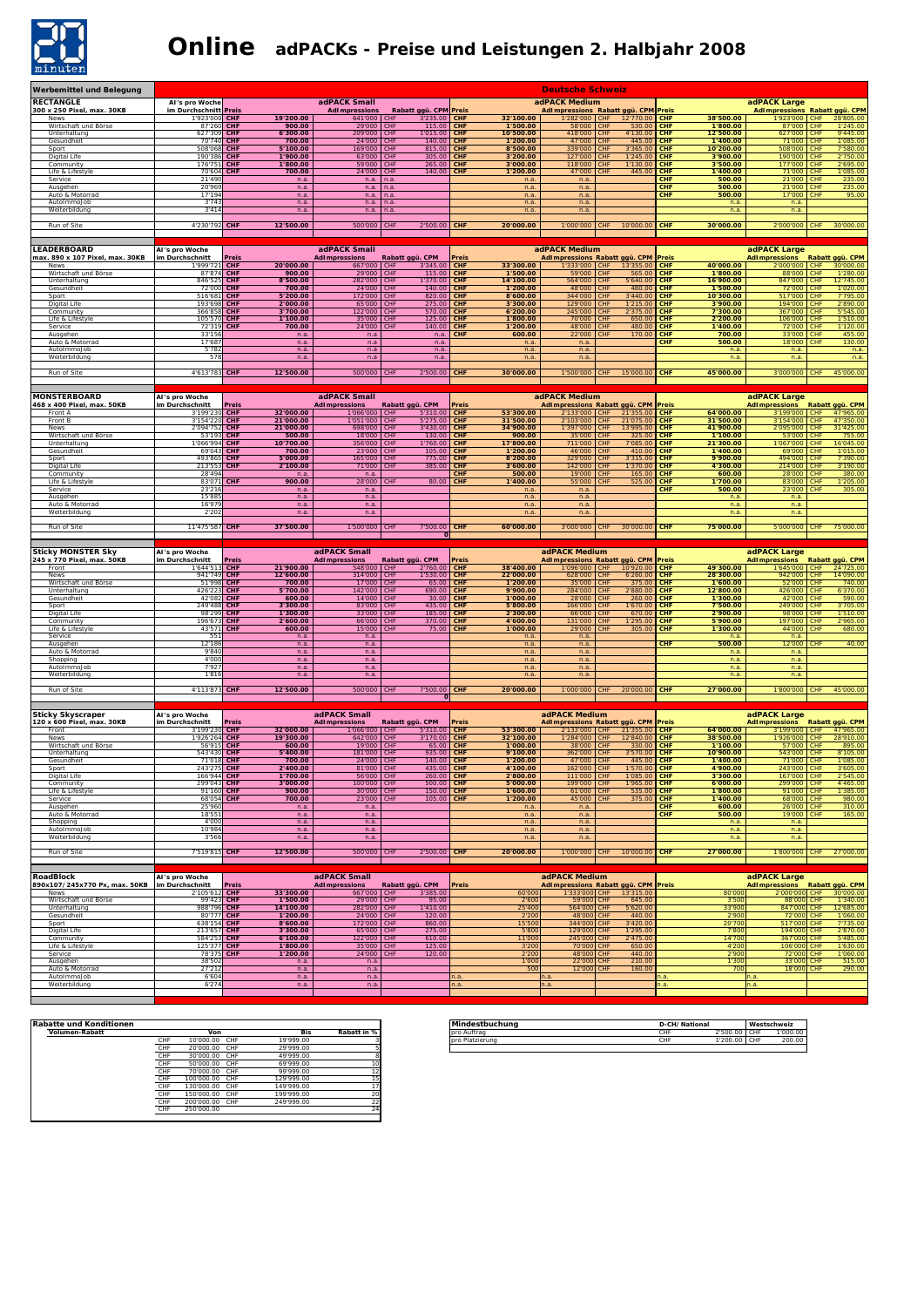

AutoImmoJob Weiterbildung 2022 n.a. n.a. n.a. n.a. n.a. n.a. n.a. | n.a. | n.a. | n.a. | n.a. | n.a. | n.a. | n.a. | n.a. | n.a. | n.a. | n.a. | n.a. | n.a. | n.a. | n.a.

| <b>RECTANGLE</b><br>adPACK Medium<br>adPACK Small<br>adPACK Large<br>Al's pro Woche<br>300 x 250 Pixel, max. 30KB<br>im Durchschnit<br>AdImpressions Rabatt ggü. CPM<br>Adlmpressions Rabatt ggü. CPM<br>AdImpressions Rabatt ggü. CPM<br>Preis<br><b>Preis</b><br>Preis<br>CHF<br>CHF<br>195'062<br><b>CHF</b><br>3'500.00<br>62'000<br>220.00<br><b>CHE</b><br>6'200.00<br>123'000 CHF<br>1'180.00<br>CHF<br>8'300.00<br>185'000<br>2'800.00<br><b>News</b><br>Wirtschaft und Börse<br>n.a.<br>n.a.<br>n.a.<br>n.a.<br>n.a<br>n.a.<br>n.a.<br>109'516<br>1'800.00<br>32'000<br>CHF<br>3'200.00<br>63'000<br>CHF<br>4'300.00<br>95'000<br>1'400.00<br>Unterhaltung<br><b>CHF</b><br>120.00<br><b>CHF</b><br>580.00<br><b>CHF</b><br><b>CHF</b><br>Gesundheit<br>n.a.<br>n.a.<br>n.a<br>n.a<br>n.a.<br>n.a.<br>n.a<br><b>CHF</b><br>280.00<br>Sport<br>24'50!<br><b>CHF</b><br>600.00<br>12'000<br><b>CHF</b><br>120.00<br>800.00<br>18'000<br><b>CHF</b><br>n.a.<br>n.a.<br>CHF<br>500.00<br><b>CHF</b><br>180.00<br>Digital Life<br>9'000<br><b>CHF</b><br>40.00<br>600.00<br>13'000<br><b>CHF</b><br>17'460<br>n.a.<br>n.a.<br>15'67<br><b>CHF</b><br>500.00<br>11'000<br><b>CHF</b><br>160.00<br>Community<br>n.a.<br>n.a.<br>n.a<br>n.a<br>Life & Lifestyle<br>6'50<br>n.a.<br>n.a.<br>n.a.<br>n.a.<br>n.a.<br>n.a.<br>Service<br>6'10<br>n.a.<br>n.a.<br>n.a<br>n.a<br>n.a.<br>n.a.<br>Ausgehen<br>11'46'<br>n.a.<br>n.a.<br>n.a.<br>n.a.<br>n.a.<br>n.a.<br>2'004<br>Auto & Motorrad<br>n.a.<br>n.a.<br>n.a.<br>n.a.<br>n.a.<br>n.a.<br>AutoImmoJob<br>1'090<br>n.a.<br>n.a.<br>n.a<br>n.a<br>n.a.<br>n.a.<br>Weiterbildung<br>n.a<br>n.a.<br>n.a<br>n.a.<br>n.a<br>n.a<br>n.a.<br>389'389<br>2'300.00<br>50'000<br>200.00<br>CHF<br>4'000.00<br>CHF<br>5'300.00<br>2'200.00<br>Run of Site<br><b>CHF</b><br><b>CHF</b><br>100'000<br><b>CHF</b><br>1'000.00<br>150'000<br><b>CHF</b><br>$\Omega$<br><b>LEADERBOARD</b><br>adPACK Small<br>adPACK Medium<br>adPACK Large<br>Al's pro Woche<br>im Durchschnitt<br>AdImpressions Rabatt ggü. CPM<br>max. 890 x 107 Pixel, max. 30KB<br>Preis<br><b>AdImpressions</b><br>Rabatt ggü. CPM Preis<br><b>AdImpressions</b><br>Rabatt ggü. CPM Preis<br>201'000 CHF<br><b>CHF</b><br>3'700.00<br>67'000<br>CHF<br>320.00<br><b>CHF</b><br>6'700.00<br>CHF<br>1'340.00<br><b>CHF</b><br>9'000.00<br>3'060.00<br>News<br>212'24!<br>134'000<br>Wirtschaft und Börse<br>n.a.<br>n.a<br>n.a.<br>n.a<br>n.a<br>n.a<br>n.a.<br>112'983<br>1'800.00<br>33'000<br>180.00<br>CHF<br>3'300.00<br>65'000<br><b>CHF</b><br>600.00<br>CHF<br>4'400.00<br>98'000<br>1'480.00<br>Unterhaltung<br><b>CHF</b><br><b>CHF</b><br><b>CHF</b><br>Gesundheit<br>n.a<br>n.a.<br>n.a.<br>n.a<br>n.a<br>n.a.<br>n.a.<br>24'80<br><b>CHF</b><br>600.00<br>12'000<br><b>CHF</b><br>120.00<br><b>CHF</b><br>800.00<br>18'000<br>280.00<br>Sport<br><b>CHF</b><br>n.a.<br>n.a.<br>17'34<br><b>CHF</b><br>600.00<br>13'000<br><b>CHF</b><br>180.00<br>Digital Life<br>n.a.<br>n.a.<br>n.a.<br>n.a.<br>23'04<br>CHF<br>600.00<br>12'000<br><b>CHF</b><br>800.00<br><b>CHF</b><br>280.00<br>120.00<br>18'000<br>Community<br>n.a.<br>n.a.<br>CHF<br>8'97<br>Life & Lifestyle<br>n.a<br>n.a.<br>n.a.<br>n.a<br>n.a.<br>n.a.<br>Service<br>5'298<br>n.a.<br>n.a.<br>n.a.<br>n.a.<br>n.a.<br>n.a.<br>Ausgehen<br>12'13<br>n.a.<br>n.a.<br>n.a.<br>n.a<br>n.a.<br>n.a.<br>Auto & Motorrad<br>2'02<br>n.a.<br>n.a.<br>n.a.<br>n.a<br>n.a.<br>n.a.<br>AutoImmoJob<br>1'32.<br>n.a.<br>n.a.<br>n.a.<br>n.a.<br>n.a.<br>n.a.<br>Weiterbildung<br>n.a<br>n.a.<br>n.a.<br>n.a<br>n.a<br>n.a.<br>n.a.<br><b>CHF</b><br><b>CHF</b><br>2'200.00<br>Run of Site<br>420'169 CHF<br>2'300.00<br>50'000<br><b>CHF</b><br>200.00<br>4'000.00<br>100'000 CHF<br>1'000.00<br>5'300.00<br>150'000<br><b>CHF</b><br>adPACK Small<br>adPACK Medium<br>adPACK Large<br><b>MONSTERBOARD</b><br>Al's pro Woche<br>Rabatt ggü. CPM<br>468 x 400 Pixel, max. 50KB<br>im Durchschnitt<br><b>AdImpressions</b><br>Rabatt ggü. CPM<br><b>AdImpressions</b><br>Rabatt ggü. CPM<br><b>AdImpressions</b><br>Preis<br><b>Preis</b><br><b>Preis</b><br>218'020<br><b>CHF</b><br>3'900.00<br><b>CHF</b><br>300.00<br><b>CHF</b><br>7'000.00<br><b>CHF</b><br>1'460.00<br><b>CHF</b><br>9'500.00<br>211'000<br>CHF<br>3'160.00<br>Front A<br>70'000<br>141'000<br>5'300.00<br>3'140.00<br>Front B<br>218'020<br><b>CHF</b><br>2'500.00<br>70'000<br><b>CHF</b><br>300.00<br><b>CHF</b><br>4'200.00<br>141'000<br><b>CHF</b><br>1'440.00<br><b>CHF</b><br>211'000<br><b>CHF</b><br>239'000<br><b>CHF</b><br>3'540.00<br>254'05<br>4'400.00<br>80'000<br><b>CHF</b><br>400.00<br><b>CHF</b><br>8'000.00<br>160'000<br><b>CHF</b><br>1'600.00<br><b>CHF</b><br>10'800.00<br><b>News</b><br><b>CHF</b><br>Wirtschaft und Börse<br>n.a.<br>n.a.<br>n.a.<br>n.a.<br>n.a.<br>n.a.<br>n.a<br>1'400.00<br>25'000<br><b>CHF</b><br>2'500.00<br>49'000<br><b>CHF</b><br>3'300.00<br>74'000<br>1'140.00<br>Unterhaltung<br>84'32!<br><b>CHF</b><br><b>CHF</b><br>440.00<br><b>CHF</b><br>Gesundheit<br>n.a.<br>n.a.<br>n.a<br>n.a.<br>n.a.<br>n.a<br>n.a<br>Sport<br>7'068<br>n.a.<br>n.a.<br>n.a.<br>n.a<br>n.a.<br>n.a.<br>500.00<br>12'000<br>Digital Life<br>16'042<br><b>CHF</b><br><b>CHF</b><br>220.00<br>n.a.<br>n.a.<br>n.a<br>n.a<br>CHF<br>900.00<br>180.00<br><b>CHF</b><br>360.00<br>29'08<br>n.a.<br>18'000<br><b>CHF</b><br>1'200.00<br>26'000<br><b>CHF</b><br>Community<br>n.a.<br>Life & Lifestyle<br>6'31<br>n.a.<br>n.a.<br>n.a.<br>n.a.<br>n.a.<br>n.a.<br>Service<br>8'23(<br>n.a.<br>n.a.<br>n.a.<br>n.a.<br>n.a.<br>n.a.<br>9'48(<br>Ausgehen<br>n.a.<br>n.a.<br>n.a<br>n.a<br>n.a.<br>n.a.<br>Auto & Motorrad<br>2'42<br>n.a.<br>n.a<br>n.a<br>n.a<br>n.a.<br>n.a.<br>Weiterbildung<br>n.a<br>n.a.<br>n.a.<br>n.a<br>n.a<br>n.a.<br>n.a.<br>500.00 CHF<br>10'000.00<br>2'500.00<br>CHF<br>14'000.00<br>400'000<br>6'000.00<br>Run of Site<br>853'060<br><b>CHF</b><br>4'500.00<br>100'000<br><b>CHF</b><br>250'000<br><b>CHF</b><br><b>CHF</b><br>$\mathbf{O}$<br><b>Sticky MONSTER Sky</b><br>adPACK Small<br>adPACK Medium<br>adPACK Large<br>Al's pro Woche<br>AdImpressions Rabatt ggü. CPM Preis<br>245 x 770 Pixel, max. 50KB<br>im Durchschnitt<br><b>Preis</b><br>Rabatt ggü. CPM Preis<br>AdImpressions Rabatt ggü. CPM<br><b>AdImpressions</b><br>37'000 CHF 190.00 CHF<br>113'763 CHF<br>4'400.00<br>73'000 CHF<br>710.00 CHF<br>6'000.00<br>2'400.00<br>110'000 CHF<br>1'700.00<br>93'069<br>2'000.00<br>30'000<br>CHF<br><b>CHF</b><br>3'600.00<br>59'000<br><b>CHF</b><br>4'900.00<br>89'000<br>1'330.00<br>News<br><b>CHF</b><br>100.00<br><b>CHF</b><br>530.00<br><b>CHF</b><br>Wirtschaft und Börse<br>n.a.<br>n.a<br>n.a.<br>n.a.<br>n.a<br>n.a.<br>n.a.<br>Unterhaltung<br>46'884<br><b>CHF</b><br>900.00<br>14'000<br><b>CHF</b><br>80.00 CHF<br>1'700.00<br>28'000<br><b>CHF</b><br>260.00<br><b>CHF</b><br>2'300.00<br>41'000<br>CHF<br>570.00<br>Gesundheit<br>n.a<br>n.a.<br>n.a.<br>n.a.<br>n.a.<br>n.a.<br>n.a.<br>3'75.<br>Sport<br>n.a.<br>n.a.<br>n.a.<br>n.a.<br>n.a.<br>n.a.<br>Digital Life<br>6'057<br>n.a.<br>n.a.<br>n.a.<br>n.a.<br>n.a.<br>n.a.<br>7'702<br>Community<br>n.a.<br>n.a.<br>n.a.<br>n.a.<br>n.a.<br>n.a.<br>3'180<br>Life & Lifestyle<br>n.a.<br>n.a.<br>n.a.<br>n.a.<br>n.a.<br>n.a.<br>Service<br>4'422<br>n.a.<br>n.a.<br>n.a.<br>n.a.<br>n.a.<br>n.a.<br>2'762<br>Ausgehen<br>n.a.<br>n.a.<br>n.a.<br>n.a.<br>n.a.<br>n.a.<br>Auto & Motorrad<br>1'02'<br>n.a.<br>n.a.<br>n.a.<br>n.a.<br>n.a.<br>n.a.<br>Shopping<br>n.a.<br>n.a.<br>n.a.<br>n.a.<br>n.a.<br>n.a.<br>n.a<br>50C<br>AutoImmoJob<br>n.a.<br>n.a.<br>n.a.<br>n.a.<br>n.a.<br>n.a.<br>Weiterbildung<br>n.a<br>n.a.<br>n.a.<br>n.a.<br>n.a.<br>n.a.<br>n.a.<br>CHF<br>2'200.00<br><b>CHF</b><br>4'000.00<br>800.00<br>CHF<br>1'700.00<br>Run of Site<br>283'119<br>40'000<br><b>CHF</b><br>200.00<br>80'000<br><b>CHF</b><br>5'500.00<br>120'000<br>CHF<br>ი<br>adPACK Medium<br><b>Sticky Skyscraper</b><br>AI's pro Woche<br>adPACK Small<br>adPACK Large<br>120 x 600 Pixel, max. 30KB<br>im Durchschnitt<br><b>AdImpressions</b><br><b>AdImpressions</b><br>Rabatt ggü. CPM Preis<br><b>AdImpressions</b><br>Rabatt ggü. CPM<br>Rabatt ggü. CPM<br>Preis<br>Preis<br><b>CHF</b><br>3'900.00<br><b>CHF</b><br>300.00<br><b>CHF</b><br>7'000.00<br>141'000<br>CHF<br>1'460.00<br><b>CHF</b><br>9'500.00<br>211'000<br><b>CHF</b><br>Front<br>218'020<br>70'000<br>3'160.00<br><b>News</b><br>198'95!<br>CHF<br>3'400.00<br>62'000<br><b>CHF</b><br>320.00<br>CHF<br>6'200.00<br>123'000<br><b>CHF</b><br>1'180.00<br><b>CHF</b><br>8'300.00<br>185'000<br><b>CHF</b><br>2'800.00<br>Wirtschaft und Börse<br>n.a.<br>n.a<br>n.a.<br>n.a<br>n.a<br>n.a<br>n.a.<br>112'08<br>1'900.00<br>35'000<br><b>CHF</b><br>200.00<br><b>CHF</b><br>3'600.00<br>71'000<br>CHF<br>660.00<br><b>CHF</b><br>4'800.00<br>106'000<br>1'560.00<br>Unterhaltung<br><b>CHF</b><br><b>CHF</b><br>Gesundheit<br>n.a.<br>n.a.<br>n.a.<br>n.a<br>n.a.<br>n.a<br>n.a.<br>20'810<br>500.00<br>9'000<br><b>CHF</b><br>40.00<br><b>CHF</b><br>700.00<br>14'000<br>140.00<br>Sport<br>n.a.<br><b>CHF</b><br><b>CHF</b><br>n.a.<br><b>CHF</b><br>200.00<br>Digital Life<br>15'62<br><b>CHF</b><br>500.00<br>10'000<br><b>CHF</b><br>100.00<br>700.00<br>15'000<br><b>CHF</b><br>n.a.<br>n.a.<br><b>CHF</b><br>23'000<br><b>CHF</b><br>39'220<br>100.00<br><b>CHF</b><br>Community<br>n.a.<br><b>CHF</b><br>n.a. | <b>Werbemittel und Belegung</b> |                |      |      |              | <b>Französische Schweiz</b> |  |              |      |        |
|-------------------------------------------------------------------------------------------------------------------------------------------------------------------------------------------------------------------------------------------------------------------------------------------------------------------------------------------------------------------------------------------------------------------------------------------------------------------------------------------------------------------------------------------------------------------------------------------------------------------------------------------------------------------------------------------------------------------------------------------------------------------------------------------------------------------------------------------------------------------------------------------------------------------------------------------------------------------------------------------------------------------------------------------------------------------------------------------------------------------------------------------------------------------------------------------------------------------------------------------------------------------------------------------------------------------------------------------------------------------------------------------------------------------------------------------------------------------------------------------------------------------------------------------------------------------------------------------------------------------------------------------------------------------------------------------------------------------------------------------------------------------------------------------------------------------------------------------------------------------------------------------------------------------------------------------------------------------------------------------------------------------------------------------------------------------------------------------------------------------------------------------------------------------------------------------------------------------------------------------------------------------------------------------------------------------------------------------------------------------------------------------------------------------------------------------------------------------------------------------------------------------------------------------------------------------------------------------------------------------------------------------------------------------------------------------------------------------------------------------------------------------------------------------------------------------------------------------------------------------------------------------------------------------------------------------------------------------------------------------------------------------------------------------------------------------------------------------------------------------------------------------------------------------------------------------------------------------------------------------------------------------------------------------------------------------------------------------------------------------------------------------------------------------------------------------------------------------------------------------------------------------------------------------------------------------------------------------------------------------------------------------------------------------------------------------------------------------------------------------------------------------------------------------------------------------------------------------------------------------------------------------------------------------------------------------------------------------------------------------------------------------------------------------------------------------------------------------------------------------------------------------------------------------------------------------------------------------------------------------------------------------------------------------------------------------------------------------------------------------------------------------------------------------------------------------------------------------------------------------------------------------------------------------------------------------------------------------------------------------------------------------------------------------------------------------------------------------------------------------------------------------------------------------------------------------------------------------------------------------------------------------------------------------------------------------------------------------------------------------------------------------------------------------------------------------------------------------------------------------------------------------------------------------------------------------------------------------------------------------------------------------------------------------------------------------------------------------------------------------------------------------------------------------------------------------------------------------------------------------------------------------------------------------------------------------------------------------------------------------------------------------------------------------------------------------------------------------------------------------------------------------------------------------------------------------------------------------------------------------------------------------------------------------------------------------------------------------------------------------------------------------------------------------------------------------------------------------------------------------------------------------------------------------------------------------------------------------------------------------------------------------------------------------------------------------------------------------------------------------------------------------------------------------------------------------------------------------------------------------------------------------------------------------------------------------------------------------------------------------------------------------------------------------------------------------------------------------------------------------------------------------------------------------------------------------------------------------------------------------------------------------------------------------------------------------------------------------------------------------------------------------------------------------------------------------------------------------------------------------------------------------------------------------------------------------------------------------------------------------------------------------------------------------------------------------------------------------------------------------------------------------------------------------------------------------------------------------------------------------------------------------------------------------------------------------------------------------------------------------------------------------------------------------------------------------------------------------------------------------------------------------------------------------------------------------------------------------------------------------------------------------------------------------------------------------------------------------------------------------------------------------------------------------------------------------------------------------------------------------------------------------------------------------------------------------------------------------------------------------------------------------------------------------------------------------------------------------------------------------------------------------------------------------------------------------------------------------------------------------------------------------------------------------------------------------------------------------------------------------------------------------------------------------------------------------------------------------------------------------------------------------------------------------------------------------------------------------------------------------------------------------------------------------------------------------------------------------------------------------------------------------------------------------------------------------------------------------------------------------------------------------------------------------------------------------------------------------------------------------------------------------------------------------------------------------------------------------------------------------------------------------------------------------------------------------------------------------------------------------|---------------------------------|----------------|------|------|--------------|-----------------------------|--|--------------|------|--------|
|                                                                                                                                                                                                                                                                                                                                                                                                                                                                                                                                                                                                                                                                                                                                                                                                                                                                                                                                                                                                                                                                                                                                                                                                                                                                                                                                                                                                                                                                                                                                                                                                                                                                                                                                                                                                                                                                                                                                                                                                                                                                                                                                                                                                                                                                                                                                                                                                                                                                                                                                                                                                                                                                                                                                                                                                                                                                                                                                                                                                                                                                                                                                                                                                                                                                                                                                                                                                                                                                                                                                                                                                                                                                                                                                                                                                                                                                                                                                                                                                                                                                                                                                                                                                                                                                                                                                                                                                                                                                                                                                                                                                                                                                                                                                                                                                                                                                                                                                                                                                                                                                                                                                                                                                                                                                                                                                                                                                                                                                                                                                                                                                                                                                                                                                                                                                                                                                                                                                                                                                                                                                                                                                                                                                                                                                                                                                                                                                                                                                                                                                                                                                                                                                                                                                                                                                                                                                                                                                                                                                                                                                                                                                                                                                                                                                                                                                                                                                                                                                                                                                                                                                                                                                                                                                                                                                                                                                                                                                                                                                                                                                                                                                                                                                                                                                                                                                                                                                                                                                                                                                                                                                                                                                                                                                                                                                                                                                                                                                                                                                                                                                                                                                                                                                                                                                                                                                                                                                                                                                                           |                                 |                |      |      |              |                             |  |              |      |        |
|                                                                                                                                                                                                                                                                                                                                                                                                                                                                                                                                                                                                                                                                                                                                                                                                                                                                                                                                                                                                                                                                                                                                                                                                                                                                                                                                                                                                                                                                                                                                                                                                                                                                                                                                                                                                                                                                                                                                                                                                                                                                                                                                                                                                                                                                                                                                                                                                                                                                                                                                                                                                                                                                                                                                                                                                                                                                                                                                                                                                                                                                                                                                                                                                                                                                                                                                                                                                                                                                                                                                                                                                                                                                                                                                                                                                                                                                                                                                                                                                                                                                                                                                                                                                                                                                                                                                                                                                                                                                                                                                                                                                                                                                                                                                                                                                                                                                                                                                                                                                                                                                                                                                                                                                                                                                                                                                                                                                                                                                                                                                                                                                                                                                                                                                                                                                                                                                                                                                                                                                                                                                                                                                                                                                                                                                                                                                                                                                                                                                                                                                                                                                                                                                                                                                                                                                                                                                                                                                                                                                                                                                                                                                                                                                                                                                                                                                                                                                                                                                                                                                                                                                                                                                                                                                                                                                                                                                                                                                                                                                                                                                                                                                                                                                                                                                                                                                                                                                                                                                                                                                                                                                                                                                                                                                                                                                                                                                                                                                                                                                                                                                                                                                                                                                                                                                                                                                                                                                                                                                                           |                                 |                |      |      |              |                             |  |              |      |        |
|                                                                                                                                                                                                                                                                                                                                                                                                                                                                                                                                                                                                                                                                                                                                                                                                                                                                                                                                                                                                                                                                                                                                                                                                                                                                                                                                                                                                                                                                                                                                                                                                                                                                                                                                                                                                                                                                                                                                                                                                                                                                                                                                                                                                                                                                                                                                                                                                                                                                                                                                                                                                                                                                                                                                                                                                                                                                                                                                                                                                                                                                                                                                                                                                                                                                                                                                                                                                                                                                                                                                                                                                                                                                                                                                                                                                                                                                                                                                                                                                                                                                                                                                                                                                                                                                                                                                                                                                                                                                                                                                                                                                                                                                                                                                                                                                                                                                                                                                                                                                                                                                                                                                                                                                                                                                                                                                                                                                                                                                                                                                                                                                                                                                                                                                                                                                                                                                                                                                                                                                                                                                                                                                                                                                                                                                                                                                                                                                                                                                                                                                                                                                                                                                                                                                                                                                                                                                                                                                                                                                                                                                                                                                                                                                                                                                                                                                                                                                                                                                                                                                                                                                                                                                                                                                                                                                                                                                                                                                                                                                                                                                                                                                                                                                                                                                                                                                                                                                                                                                                                                                                                                                                                                                                                                                                                                                                                                                                                                                                                                                                                                                                                                                                                                                                                                                                                                                                                                                                                                                                           |                                 |                |      |      |              |                             |  |              |      |        |
|                                                                                                                                                                                                                                                                                                                                                                                                                                                                                                                                                                                                                                                                                                                                                                                                                                                                                                                                                                                                                                                                                                                                                                                                                                                                                                                                                                                                                                                                                                                                                                                                                                                                                                                                                                                                                                                                                                                                                                                                                                                                                                                                                                                                                                                                                                                                                                                                                                                                                                                                                                                                                                                                                                                                                                                                                                                                                                                                                                                                                                                                                                                                                                                                                                                                                                                                                                                                                                                                                                                                                                                                                                                                                                                                                                                                                                                                                                                                                                                                                                                                                                                                                                                                                                                                                                                                                                                                                                                                                                                                                                                                                                                                                                                                                                                                                                                                                                                                                                                                                                                                                                                                                                                                                                                                                                                                                                                                                                                                                                                                                                                                                                                                                                                                                                                                                                                                                                                                                                                                                                                                                                                                                                                                                                                                                                                                                                                                                                                                                                                                                                                                                                                                                                                                                                                                                                                                                                                                                                                                                                                                                                                                                                                                                                                                                                                                                                                                                                                                                                                                                                                                                                                                                                                                                                                                                                                                                                                                                                                                                                                                                                                                                                                                                                                                                                                                                                                                                                                                                                                                                                                                                                                                                                                                                                                                                                                                                                                                                                                                                                                                                                                                                                                                                                                                                                                                                                                                                                                                                           |                                 |                |      |      |              |                             |  |              |      |        |
|                                                                                                                                                                                                                                                                                                                                                                                                                                                                                                                                                                                                                                                                                                                                                                                                                                                                                                                                                                                                                                                                                                                                                                                                                                                                                                                                                                                                                                                                                                                                                                                                                                                                                                                                                                                                                                                                                                                                                                                                                                                                                                                                                                                                                                                                                                                                                                                                                                                                                                                                                                                                                                                                                                                                                                                                                                                                                                                                                                                                                                                                                                                                                                                                                                                                                                                                                                                                                                                                                                                                                                                                                                                                                                                                                                                                                                                                                                                                                                                                                                                                                                                                                                                                                                                                                                                                                                                                                                                                                                                                                                                                                                                                                                                                                                                                                                                                                                                                                                                                                                                                                                                                                                                                                                                                                                                                                                                                                                                                                                                                                                                                                                                                                                                                                                                                                                                                                                                                                                                                                                                                                                                                                                                                                                                                                                                                                                                                                                                                                                                                                                                                                                                                                                                                                                                                                                                                                                                                                                                                                                                                                                                                                                                                                                                                                                                                                                                                                                                                                                                                                                                                                                                                                                                                                                                                                                                                                                                                                                                                                                                                                                                                                                                                                                                                                                                                                                                                                                                                                                                                                                                                                                                                                                                                                                                                                                                                                                                                                                                                                                                                                                                                                                                                                                                                                                                                                                                                                                                                                           |                                 |                |      |      |              |                             |  |              |      |        |
|                                                                                                                                                                                                                                                                                                                                                                                                                                                                                                                                                                                                                                                                                                                                                                                                                                                                                                                                                                                                                                                                                                                                                                                                                                                                                                                                                                                                                                                                                                                                                                                                                                                                                                                                                                                                                                                                                                                                                                                                                                                                                                                                                                                                                                                                                                                                                                                                                                                                                                                                                                                                                                                                                                                                                                                                                                                                                                                                                                                                                                                                                                                                                                                                                                                                                                                                                                                                                                                                                                                                                                                                                                                                                                                                                                                                                                                                                                                                                                                                                                                                                                                                                                                                                                                                                                                                                                                                                                                                                                                                                                                                                                                                                                                                                                                                                                                                                                                                                                                                                                                                                                                                                                                                                                                                                                                                                                                                                                                                                                                                                                                                                                                                                                                                                                                                                                                                                                                                                                                                                                                                                                                                                                                                                                                                                                                                                                                                                                                                                                                                                                                                                                                                                                                                                                                                                                                                                                                                                                                                                                                                                                                                                                                                                                                                                                                                                                                                                                                                                                                                                                                                                                                                                                                                                                                                                                                                                                                                                                                                                                                                                                                                                                                                                                                                                                                                                                                                                                                                                                                                                                                                                                                                                                                                                                                                                                                                                                                                                                                                                                                                                                                                                                                                                                                                                                                                                                                                                                                                                           |                                 |                |      |      |              |                             |  |              |      |        |
|                                                                                                                                                                                                                                                                                                                                                                                                                                                                                                                                                                                                                                                                                                                                                                                                                                                                                                                                                                                                                                                                                                                                                                                                                                                                                                                                                                                                                                                                                                                                                                                                                                                                                                                                                                                                                                                                                                                                                                                                                                                                                                                                                                                                                                                                                                                                                                                                                                                                                                                                                                                                                                                                                                                                                                                                                                                                                                                                                                                                                                                                                                                                                                                                                                                                                                                                                                                                                                                                                                                                                                                                                                                                                                                                                                                                                                                                                                                                                                                                                                                                                                                                                                                                                                                                                                                                                                                                                                                                                                                                                                                                                                                                                                                                                                                                                                                                                                                                                                                                                                                                                                                                                                                                                                                                                                                                                                                                                                                                                                                                                                                                                                                                                                                                                                                                                                                                                                                                                                                                                                                                                                                                                                                                                                                                                                                                                                                                                                                                                                                                                                                                                                                                                                                                                                                                                                                                                                                                                                                                                                                                                                                                                                                                                                                                                                                                                                                                                                                                                                                                                                                                                                                                                                                                                                                                                                                                                                                                                                                                                                                                                                                                                                                                                                                                                                                                                                                                                                                                                                                                                                                                                                                                                                                                                                                                                                                                                                                                                                                                                                                                                                                                                                                                                                                                                                                                                                                                                                                                                           |                                 |                |      |      |              |                             |  |              |      |        |
|                                                                                                                                                                                                                                                                                                                                                                                                                                                                                                                                                                                                                                                                                                                                                                                                                                                                                                                                                                                                                                                                                                                                                                                                                                                                                                                                                                                                                                                                                                                                                                                                                                                                                                                                                                                                                                                                                                                                                                                                                                                                                                                                                                                                                                                                                                                                                                                                                                                                                                                                                                                                                                                                                                                                                                                                                                                                                                                                                                                                                                                                                                                                                                                                                                                                                                                                                                                                                                                                                                                                                                                                                                                                                                                                                                                                                                                                                                                                                                                                                                                                                                                                                                                                                                                                                                                                                                                                                                                                                                                                                                                                                                                                                                                                                                                                                                                                                                                                                                                                                                                                                                                                                                                                                                                                                                                                                                                                                                                                                                                                                                                                                                                                                                                                                                                                                                                                                                                                                                                                                                                                                                                                                                                                                                                                                                                                                                                                                                                                                                                                                                                                                                                                                                                                                                                                                                                                                                                                                                                                                                                                                                                                                                                                                                                                                                                                                                                                                                                                                                                                                                                                                                                                                                                                                                                                                                                                                                                                                                                                                                                                                                                                                                                                                                                                                                                                                                                                                                                                                                                                                                                                                                                                                                                                                                                                                                                                                                                                                                                                                                                                                                                                                                                                                                                                                                                                                                                                                                                                                           |                                 |                |      |      |              |                             |  |              |      |        |
|                                                                                                                                                                                                                                                                                                                                                                                                                                                                                                                                                                                                                                                                                                                                                                                                                                                                                                                                                                                                                                                                                                                                                                                                                                                                                                                                                                                                                                                                                                                                                                                                                                                                                                                                                                                                                                                                                                                                                                                                                                                                                                                                                                                                                                                                                                                                                                                                                                                                                                                                                                                                                                                                                                                                                                                                                                                                                                                                                                                                                                                                                                                                                                                                                                                                                                                                                                                                                                                                                                                                                                                                                                                                                                                                                                                                                                                                                                                                                                                                                                                                                                                                                                                                                                                                                                                                                                                                                                                                                                                                                                                                                                                                                                                                                                                                                                                                                                                                                                                                                                                                                                                                                                                                                                                                                                                                                                                                                                                                                                                                                                                                                                                                                                                                                                                                                                                                                                                                                                                                                                                                                                                                                                                                                                                                                                                                                                                                                                                                                                                                                                                                                                                                                                                                                                                                                                                                                                                                                                                                                                                                                                                                                                                                                                                                                                                                                                                                                                                                                                                                                                                                                                                                                                                                                                                                                                                                                                                                                                                                                                                                                                                                                                                                                                                                                                                                                                                                                                                                                                                                                                                                                                                                                                                                                                                                                                                                                                                                                                                                                                                                                                                                                                                                                                                                                                                                                                                                                                                                                           |                                 |                |      |      |              |                             |  |              |      |        |
|                                                                                                                                                                                                                                                                                                                                                                                                                                                                                                                                                                                                                                                                                                                                                                                                                                                                                                                                                                                                                                                                                                                                                                                                                                                                                                                                                                                                                                                                                                                                                                                                                                                                                                                                                                                                                                                                                                                                                                                                                                                                                                                                                                                                                                                                                                                                                                                                                                                                                                                                                                                                                                                                                                                                                                                                                                                                                                                                                                                                                                                                                                                                                                                                                                                                                                                                                                                                                                                                                                                                                                                                                                                                                                                                                                                                                                                                                                                                                                                                                                                                                                                                                                                                                                                                                                                                                                                                                                                                                                                                                                                                                                                                                                                                                                                                                                                                                                                                                                                                                                                                                                                                                                                                                                                                                                                                                                                                                                                                                                                                                                                                                                                                                                                                                                                                                                                                                                                                                                                                                                                                                                                                                                                                                                                                                                                                                                                                                                                                                                                                                                                                                                                                                                                                                                                                                                                                                                                                                                                                                                                                                                                                                                                                                                                                                                                                                                                                                                                                                                                                                                                                                                                                                                                                                                                                                                                                                                                                                                                                                                                                                                                                                                                                                                                                                                                                                                                                                                                                                                                                                                                                                                                                                                                                                                                                                                                                                                                                                                                                                                                                                                                                                                                                                                                                                                                                                                                                                                                                                           |                                 |                |      |      |              |                             |  |              |      |        |
|                                                                                                                                                                                                                                                                                                                                                                                                                                                                                                                                                                                                                                                                                                                                                                                                                                                                                                                                                                                                                                                                                                                                                                                                                                                                                                                                                                                                                                                                                                                                                                                                                                                                                                                                                                                                                                                                                                                                                                                                                                                                                                                                                                                                                                                                                                                                                                                                                                                                                                                                                                                                                                                                                                                                                                                                                                                                                                                                                                                                                                                                                                                                                                                                                                                                                                                                                                                                                                                                                                                                                                                                                                                                                                                                                                                                                                                                                                                                                                                                                                                                                                                                                                                                                                                                                                                                                                                                                                                                                                                                                                                                                                                                                                                                                                                                                                                                                                                                                                                                                                                                                                                                                                                                                                                                                                                                                                                                                                                                                                                                                                                                                                                                                                                                                                                                                                                                                                                                                                                                                                                                                                                                                                                                                                                                                                                                                                                                                                                                                                                                                                                                                                                                                                                                                                                                                                                                                                                                                                                                                                                                                                                                                                                                                                                                                                                                                                                                                                                                                                                                                                                                                                                                                                                                                                                                                                                                                                                                                                                                                                                                                                                                                                                                                                                                                                                                                                                                                                                                                                                                                                                                                                                                                                                                                                                                                                                                                                                                                                                                                                                                                                                                                                                                                                                                                                                                                                                                                                                                                           |                                 |                |      |      |              |                             |  |              |      |        |
|                                                                                                                                                                                                                                                                                                                                                                                                                                                                                                                                                                                                                                                                                                                                                                                                                                                                                                                                                                                                                                                                                                                                                                                                                                                                                                                                                                                                                                                                                                                                                                                                                                                                                                                                                                                                                                                                                                                                                                                                                                                                                                                                                                                                                                                                                                                                                                                                                                                                                                                                                                                                                                                                                                                                                                                                                                                                                                                                                                                                                                                                                                                                                                                                                                                                                                                                                                                                                                                                                                                                                                                                                                                                                                                                                                                                                                                                                                                                                                                                                                                                                                                                                                                                                                                                                                                                                                                                                                                                                                                                                                                                                                                                                                                                                                                                                                                                                                                                                                                                                                                                                                                                                                                                                                                                                                                                                                                                                                                                                                                                                                                                                                                                                                                                                                                                                                                                                                                                                                                                                                                                                                                                                                                                                                                                                                                                                                                                                                                                                                                                                                                                                                                                                                                                                                                                                                                                                                                                                                                                                                                                                                                                                                                                                                                                                                                                                                                                                                                                                                                                                                                                                                                                                                                                                                                                                                                                                                                                                                                                                                                                                                                                                                                                                                                                                                                                                                                                                                                                                                                                                                                                                                                                                                                                                                                                                                                                                                                                                                                                                                                                                                                                                                                                                                                                                                                                                                                                                                                                                           |                                 |                |      |      |              |                             |  |              |      |        |
|                                                                                                                                                                                                                                                                                                                                                                                                                                                                                                                                                                                                                                                                                                                                                                                                                                                                                                                                                                                                                                                                                                                                                                                                                                                                                                                                                                                                                                                                                                                                                                                                                                                                                                                                                                                                                                                                                                                                                                                                                                                                                                                                                                                                                                                                                                                                                                                                                                                                                                                                                                                                                                                                                                                                                                                                                                                                                                                                                                                                                                                                                                                                                                                                                                                                                                                                                                                                                                                                                                                                                                                                                                                                                                                                                                                                                                                                                                                                                                                                                                                                                                                                                                                                                                                                                                                                                                                                                                                                                                                                                                                                                                                                                                                                                                                                                                                                                                                                                                                                                                                                                                                                                                                                                                                                                                                                                                                                                                                                                                                                                                                                                                                                                                                                                                                                                                                                                                                                                                                                                                                                                                                                                                                                                                                                                                                                                                                                                                                                                                                                                                                                                                                                                                                                                                                                                                                                                                                                                                                                                                                                                                                                                                                                                                                                                                                                                                                                                                                                                                                                                                                                                                                                                                                                                                                                                                                                                                                                                                                                                                                                                                                                                                                                                                                                                                                                                                                                                                                                                                                                                                                                                                                                                                                                                                                                                                                                                                                                                                                                                                                                                                                                                                                                                                                                                                                                                                                                                                                                                           |                                 |                |      |      |              |                             |  |              |      |        |
|                                                                                                                                                                                                                                                                                                                                                                                                                                                                                                                                                                                                                                                                                                                                                                                                                                                                                                                                                                                                                                                                                                                                                                                                                                                                                                                                                                                                                                                                                                                                                                                                                                                                                                                                                                                                                                                                                                                                                                                                                                                                                                                                                                                                                                                                                                                                                                                                                                                                                                                                                                                                                                                                                                                                                                                                                                                                                                                                                                                                                                                                                                                                                                                                                                                                                                                                                                                                                                                                                                                                                                                                                                                                                                                                                                                                                                                                                                                                                                                                                                                                                                                                                                                                                                                                                                                                                                                                                                                                                                                                                                                                                                                                                                                                                                                                                                                                                                                                                                                                                                                                                                                                                                                                                                                                                                                                                                                                                                                                                                                                                                                                                                                                                                                                                                                                                                                                                                                                                                                                                                                                                                                                                                                                                                                                                                                                                                                                                                                                                                                                                                                                                                                                                                                                                                                                                                                                                                                                                                                                                                                                                                                                                                                                                                                                                                                                                                                                                                                                                                                                                                                                                                                                                                                                                                                                                                                                                                                                                                                                                                                                                                                                                                                                                                                                                                                                                                                                                                                                                                                                                                                                                                                                                                                                                                                                                                                                                                                                                                                                                                                                                                                                                                                                                                                                                                                                                                                                                                                                                           |                                 |                |      |      |              |                             |  |              |      |        |
|                                                                                                                                                                                                                                                                                                                                                                                                                                                                                                                                                                                                                                                                                                                                                                                                                                                                                                                                                                                                                                                                                                                                                                                                                                                                                                                                                                                                                                                                                                                                                                                                                                                                                                                                                                                                                                                                                                                                                                                                                                                                                                                                                                                                                                                                                                                                                                                                                                                                                                                                                                                                                                                                                                                                                                                                                                                                                                                                                                                                                                                                                                                                                                                                                                                                                                                                                                                                                                                                                                                                                                                                                                                                                                                                                                                                                                                                                                                                                                                                                                                                                                                                                                                                                                                                                                                                                                                                                                                                                                                                                                                                                                                                                                                                                                                                                                                                                                                                                                                                                                                                                                                                                                                                                                                                                                                                                                                                                                                                                                                                                                                                                                                                                                                                                                                                                                                                                                                                                                                                                                                                                                                                                                                                                                                                                                                                                                                                                                                                                                                                                                                                                                                                                                                                                                                                                                                                                                                                                                                                                                                                                                                                                                                                                                                                                                                                                                                                                                                                                                                                                                                                                                                                                                                                                                                                                                                                                                                                                                                                                                                                                                                                                                                                                                                                                                                                                                                                                                                                                                                                                                                                                                                                                                                                                                                                                                                                                                                                                                                                                                                                                                                                                                                                                                                                                                                                                                                                                                                                                           |                                 |                |      |      |              |                             |  |              |      |        |
|                                                                                                                                                                                                                                                                                                                                                                                                                                                                                                                                                                                                                                                                                                                                                                                                                                                                                                                                                                                                                                                                                                                                                                                                                                                                                                                                                                                                                                                                                                                                                                                                                                                                                                                                                                                                                                                                                                                                                                                                                                                                                                                                                                                                                                                                                                                                                                                                                                                                                                                                                                                                                                                                                                                                                                                                                                                                                                                                                                                                                                                                                                                                                                                                                                                                                                                                                                                                                                                                                                                                                                                                                                                                                                                                                                                                                                                                                                                                                                                                                                                                                                                                                                                                                                                                                                                                                                                                                                                                                                                                                                                                                                                                                                                                                                                                                                                                                                                                                                                                                                                                                                                                                                                                                                                                                                                                                                                                                                                                                                                                                                                                                                                                                                                                                                                                                                                                                                                                                                                                                                                                                                                                                                                                                                                                                                                                                                                                                                                                                                                                                                                                                                                                                                                                                                                                                                                                                                                                                                                                                                                                                                                                                                                                                                                                                                                                                                                                                                                                                                                                                                                                                                                                                                                                                                                                                                                                                                                                                                                                                                                                                                                                                                                                                                                                                                                                                                                                                                                                                                                                                                                                                                                                                                                                                                                                                                                                                                                                                                                                                                                                                                                                                                                                                                                                                                                                                                                                                                                                                           |                                 |                |      |      |              |                             |  |              |      |        |
|                                                                                                                                                                                                                                                                                                                                                                                                                                                                                                                                                                                                                                                                                                                                                                                                                                                                                                                                                                                                                                                                                                                                                                                                                                                                                                                                                                                                                                                                                                                                                                                                                                                                                                                                                                                                                                                                                                                                                                                                                                                                                                                                                                                                                                                                                                                                                                                                                                                                                                                                                                                                                                                                                                                                                                                                                                                                                                                                                                                                                                                                                                                                                                                                                                                                                                                                                                                                                                                                                                                                                                                                                                                                                                                                                                                                                                                                                                                                                                                                                                                                                                                                                                                                                                                                                                                                                                                                                                                                                                                                                                                                                                                                                                                                                                                                                                                                                                                                                                                                                                                                                                                                                                                                                                                                                                                                                                                                                                                                                                                                                                                                                                                                                                                                                                                                                                                                                                                                                                                                                                                                                                                                                                                                                                                                                                                                                                                                                                                                                                                                                                                                                                                                                                                                                                                                                                                                                                                                                                                                                                                                                                                                                                                                                                                                                                                                                                                                                                                                                                                                                                                                                                                                                                                                                                                                                                                                                                                                                                                                                                                                                                                                                                                                                                                                                                                                                                                                                                                                                                                                                                                                                                                                                                                                                                                                                                                                                                                                                                                                                                                                                                                                                                                                                                                                                                                                                                                                                                                                                           |                                 |                |      |      |              |                             |  |              |      |        |
|                                                                                                                                                                                                                                                                                                                                                                                                                                                                                                                                                                                                                                                                                                                                                                                                                                                                                                                                                                                                                                                                                                                                                                                                                                                                                                                                                                                                                                                                                                                                                                                                                                                                                                                                                                                                                                                                                                                                                                                                                                                                                                                                                                                                                                                                                                                                                                                                                                                                                                                                                                                                                                                                                                                                                                                                                                                                                                                                                                                                                                                                                                                                                                                                                                                                                                                                                                                                                                                                                                                                                                                                                                                                                                                                                                                                                                                                                                                                                                                                                                                                                                                                                                                                                                                                                                                                                                                                                                                                                                                                                                                                                                                                                                                                                                                                                                                                                                                                                                                                                                                                                                                                                                                                                                                                                                                                                                                                                                                                                                                                                                                                                                                                                                                                                                                                                                                                                                                                                                                                                                                                                                                                                                                                                                                                                                                                                                                                                                                                                                                                                                                                                                                                                                                                                                                                                                                                                                                                                                                                                                                                                                                                                                                                                                                                                                                                                                                                                                                                                                                                                                                                                                                                                                                                                                                                                                                                                                                                                                                                                                                                                                                                                                                                                                                                                                                                                                                                                                                                                                                                                                                                                                                                                                                                                                                                                                                                                                                                                                                                                                                                                                                                                                                                                                                                                                                                                                                                                                                                                           |                                 |                |      |      |              |                             |  |              |      |        |
|                                                                                                                                                                                                                                                                                                                                                                                                                                                                                                                                                                                                                                                                                                                                                                                                                                                                                                                                                                                                                                                                                                                                                                                                                                                                                                                                                                                                                                                                                                                                                                                                                                                                                                                                                                                                                                                                                                                                                                                                                                                                                                                                                                                                                                                                                                                                                                                                                                                                                                                                                                                                                                                                                                                                                                                                                                                                                                                                                                                                                                                                                                                                                                                                                                                                                                                                                                                                                                                                                                                                                                                                                                                                                                                                                                                                                                                                                                                                                                                                                                                                                                                                                                                                                                                                                                                                                                                                                                                                                                                                                                                                                                                                                                                                                                                                                                                                                                                                                                                                                                                                                                                                                                                                                                                                                                                                                                                                                                                                                                                                                                                                                                                                                                                                                                                                                                                                                                                                                                                                                                                                                                                                                                                                                                                                                                                                                                                                                                                                                                                                                                                                                                                                                                                                                                                                                                                                                                                                                                                                                                                                                                                                                                                                                                                                                                                                                                                                                                                                                                                                                                                                                                                                                                                                                                                                                                                                                                                                                                                                                                                                                                                                                                                                                                                                                                                                                                                                                                                                                                                                                                                                                                                                                                                                                                                                                                                                                                                                                                                                                                                                                                                                                                                                                                                                                                                                                                                                                                                                                           |                                 |                |      |      |              |                             |  |              |      |        |
|                                                                                                                                                                                                                                                                                                                                                                                                                                                                                                                                                                                                                                                                                                                                                                                                                                                                                                                                                                                                                                                                                                                                                                                                                                                                                                                                                                                                                                                                                                                                                                                                                                                                                                                                                                                                                                                                                                                                                                                                                                                                                                                                                                                                                                                                                                                                                                                                                                                                                                                                                                                                                                                                                                                                                                                                                                                                                                                                                                                                                                                                                                                                                                                                                                                                                                                                                                                                                                                                                                                                                                                                                                                                                                                                                                                                                                                                                                                                                                                                                                                                                                                                                                                                                                                                                                                                                                                                                                                                                                                                                                                                                                                                                                                                                                                                                                                                                                                                                                                                                                                                                                                                                                                                                                                                                                                                                                                                                                                                                                                                                                                                                                                                                                                                                                                                                                                                                                                                                                                                                                                                                                                                                                                                                                                                                                                                                                                                                                                                                                                                                                                                                                                                                                                                                                                                                                                                                                                                                                                                                                                                                                                                                                                                                                                                                                                                                                                                                                                                                                                                                                                                                                                                                                                                                                                                                                                                                                                                                                                                                                                                                                                                                                                                                                                                                                                                                                                                                                                                                                                                                                                                                                                                                                                                                                                                                                                                                                                                                                                                                                                                                                                                                                                                                                                                                                                                                                                                                                                                                           |                                 |                |      |      |              |                             |  |              |      |        |
|                                                                                                                                                                                                                                                                                                                                                                                                                                                                                                                                                                                                                                                                                                                                                                                                                                                                                                                                                                                                                                                                                                                                                                                                                                                                                                                                                                                                                                                                                                                                                                                                                                                                                                                                                                                                                                                                                                                                                                                                                                                                                                                                                                                                                                                                                                                                                                                                                                                                                                                                                                                                                                                                                                                                                                                                                                                                                                                                                                                                                                                                                                                                                                                                                                                                                                                                                                                                                                                                                                                                                                                                                                                                                                                                                                                                                                                                                                                                                                                                                                                                                                                                                                                                                                                                                                                                                                                                                                                                                                                                                                                                                                                                                                                                                                                                                                                                                                                                                                                                                                                                                                                                                                                                                                                                                                                                                                                                                                                                                                                                                                                                                                                                                                                                                                                                                                                                                                                                                                                                                                                                                                                                                                                                                                                                                                                                                                                                                                                                                                                                                                                                                                                                                                                                                                                                                                                                                                                                                                                                                                                                                                                                                                                                                                                                                                                                                                                                                                                                                                                                                                                                                                                                                                                                                                                                                                                                                                                                                                                                                                                                                                                                                                                                                                                                                                                                                                                                                                                                                                                                                                                                                                                                                                                                                                                                                                                                                                                                                                                                                                                                                                                                                                                                                                                                                                                                                                                                                                                                                           |                                 |                |      |      |              |                             |  |              |      |        |
|                                                                                                                                                                                                                                                                                                                                                                                                                                                                                                                                                                                                                                                                                                                                                                                                                                                                                                                                                                                                                                                                                                                                                                                                                                                                                                                                                                                                                                                                                                                                                                                                                                                                                                                                                                                                                                                                                                                                                                                                                                                                                                                                                                                                                                                                                                                                                                                                                                                                                                                                                                                                                                                                                                                                                                                                                                                                                                                                                                                                                                                                                                                                                                                                                                                                                                                                                                                                                                                                                                                                                                                                                                                                                                                                                                                                                                                                                                                                                                                                                                                                                                                                                                                                                                                                                                                                                                                                                                                                                                                                                                                                                                                                                                                                                                                                                                                                                                                                                                                                                                                                                                                                                                                                                                                                                                                                                                                                                                                                                                                                                                                                                                                                                                                                                                                                                                                                                                                                                                                                                                                                                                                                                                                                                                                                                                                                                                                                                                                                                                                                                                                                                                                                                                                                                                                                                                                                                                                                                                                                                                                                                                                                                                                                                                                                                                                                                                                                                                                                                                                                                                                                                                                                                                                                                                                                                                                                                                                                                                                                                                                                                                                                                                                                                                                                                                                                                                                                                                                                                                                                                                                                                                                                                                                                                                                                                                                                                                                                                                                                                                                                                                                                                                                                                                                                                                                                                                                                                                                                                           |                                 |                |      |      |              |                             |  |              |      |        |
|                                                                                                                                                                                                                                                                                                                                                                                                                                                                                                                                                                                                                                                                                                                                                                                                                                                                                                                                                                                                                                                                                                                                                                                                                                                                                                                                                                                                                                                                                                                                                                                                                                                                                                                                                                                                                                                                                                                                                                                                                                                                                                                                                                                                                                                                                                                                                                                                                                                                                                                                                                                                                                                                                                                                                                                                                                                                                                                                                                                                                                                                                                                                                                                                                                                                                                                                                                                                                                                                                                                                                                                                                                                                                                                                                                                                                                                                                                                                                                                                                                                                                                                                                                                                                                                                                                                                                                                                                                                                                                                                                                                                                                                                                                                                                                                                                                                                                                                                                                                                                                                                                                                                                                                                                                                                                                                                                                                                                                                                                                                                                                                                                                                                                                                                                                                                                                                                                                                                                                                                                                                                                                                                                                                                                                                                                                                                                                                                                                                                                                                                                                                                                                                                                                                                                                                                                                                                                                                                                                                                                                                                                                                                                                                                                                                                                                                                                                                                                                                                                                                                                                                                                                                                                                                                                                                                                                                                                                                                                                                                                                                                                                                                                                                                                                                                                                                                                                                                                                                                                                                                                                                                                                                                                                                                                                                                                                                                                                                                                                                                                                                                                                                                                                                                                                                                                                                                                                                                                                                                                           |                                 |                |      |      |              |                             |  |              |      |        |
|                                                                                                                                                                                                                                                                                                                                                                                                                                                                                                                                                                                                                                                                                                                                                                                                                                                                                                                                                                                                                                                                                                                                                                                                                                                                                                                                                                                                                                                                                                                                                                                                                                                                                                                                                                                                                                                                                                                                                                                                                                                                                                                                                                                                                                                                                                                                                                                                                                                                                                                                                                                                                                                                                                                                                                                                                                                                                                                                                                                                                                                                                                                                                                                                                                                                                                                                                                                                                                                                                                                                                                                                                                                                                                                                                                                                                                                                                                                                                                                                                                                                                                                                                                                                                                                                                                                                                                                                                                                                                                                                                                                                                                                                                                                                                                                                                                                                                                                                                                                                                                                                                                                                                                                                                                                                                                                                                                                                                                                                                                                                                                                                                                                                                                                                                                                                                                                                                                                                                                                                                                                                                                                                                                                                                                                                                                                                                                                                                                                                                                                                                                                                                                                                                                                                                                                                                                                                                                                                                                                                                                                                                                                                                                                                                                                                                                                                                                                                                                                                                                                                                                                                                                                                                                                                                                                                                                                                                                                                                                                                                                                                                                                                                                                                                                                                                                                                                                                                                                                                                                                                                                                                                                                                                                                                                                                                                                                                                                                                                                                                                                                                                                                                                                                                                                                                                                                                                                                                                                                                                           |                                 |                |      |      |              |                             |  |              |      |        |
|                                                                                                                                                                                                                                                                                                                                                                                                                                                                                                                                                                                                                                                                                                                                                                                                                                                                                                                                                                                                                                                                                                                                                                                                                                                                                                                                                                                                                                                                                                                                                                                                                                                                                                                                                                                                                                                                                                                                                                                                                                                                                                                                                                                                                                                                                                                                                                                                                                                                                                                                                                                                                                                                                                                                                                                                                                                                                                                                                                                                                                                                                                                                                                                                                                                                                                                                                                                                                                                                                                                                                                                                                                                                                                                                                                                                                                                                                                                                                                                                                                                                                                                                                                                                                                                                                                                                                                                                                                                                                                                                                                                                                                                                                                                                                                                                                                                                                                                                                                                                                                                                                                                                                                                                                                                                                                                                                                                                                                                                                                                                                                                                                                                                                                                                                                                                                                                                                                                                                                                                                                                                                                                                                                                                                                                                                                                                                                                                                                                                                                                                                                                                                                                                                                                                                                                                                                                                                                                                                                                                                                                                                                                                                                                                                                                                                                                                                                                                                                                                                                                                                                                                                                                                                                                                                                                                                                                                                                                                                                                                                                                                                                                                                                                                                                                                                                                                                                                                                                                                                                                                                                                                                                                                                                                                                                                                                                                                                                                                                                                                                                                                                                                                                                                                                                                                                                                                                                                                                                                                                           |                                 |                |      |      |              |                             |  |              |      |        |
|                                                                                                                                                                                                                                                                                                                                                                                                                                                                                                                                                                                                                                                                                                                                                                                                                                                                                                                                                                                                                                                                                                                                                                                                                                                                                                                                                                                                                                                                                                                                                                                                                                                                                                                                                                                                                                                                                                                                                                                                                                                                                                                                                                                                                                                                                                                                                                                                                                                                                                                                                                                                                                                                                                                                                                                                                                                                                                                                                                                                                                                                                                                                                                                                                                                                                                                                                                                                                                                                                                                                                                                                                                                                                                                                                                                                                                                                                                                                                                                                                                                                                                                                                                                                                                                                                                                                                                                                                                                                                                                                                                                                                                                                                                                                                                                                                                                                                                                                                                                                                                                                                                                                                                                                                                                                                                                                                                                                                                                                                                                                                                                                                                                                                                                                                                                                                                                                                                                                                                                                                                                                                                                                                                                                                                                                                                                                                                                                                                                                                                                                                                                                                                                                                                                                                                                                                                                                                                                                                                                                                                                                                                                                                                                                                                                                                                                                                                                                                                                                                                                                                                                                                                                                                                                                                                                                                                                                                                                                                                                                                                                                                                                                                                                                                                                                                                                                                                                                                                                                                                                                                                                                                                                                                                                                                                                                                                                                                                                                                                                                                                                                                                                                                                                                                                                                                                                                                                                                                                                                                           |                                 |                |      |      |              |                             |  |              |      |        |
|                                                                                                                                                                                                                                                                                                                                                                                                                                                                                                                                                                                                                                                                                                                                                                                                                                                                                                                                                                                                                                                                                                                                                                                                                                                                                                                                                                                                                                                                                                                                                                                                                                                                                                                                                                                                                                                                                                                                                                                                                                                                                                                                                                                                                                                                                                                                                                                                                                                                                                                                                                                                                                                                                                                                                                                                                                                                                                                                                                                                                                                                                                                                                                                                                                                                                                                                                                                                                                                                                                                                                                                                                                                                                                                                                                                                                                                                                                                                                                                                                                                                                                                                                                                                                                                                                                                                                                                                                                                                                                                                                                                                                                                                                                                                                                                                                                                                                                                                                                                                                                                                                                                                                                                                                                                                                                                                                                                                                                                                                                                                                                                                                                                                                                                                                                                                                                                                                                                                                                                                                                                                                                                                                                                                                                                                                                                                                                                                                                                                                                                                                                                                                                                                                                                                                                                                                                                                                                                                                                                                                                                                                                                                                                                                                                                                                                                                                                                                                                                                                                                                                                                                                                                                                                                                                                                                                                                                                                                                                                                                                                                                                                                                                                                                                                                                                                                                                                                                                                                                                                                                                                                                                                                                                                                                                                                                                                                                                                                                                                                                                                                                                                                                                                                                                                                                                                                                                                                                                                                                                           |                                 |                |      |      |              |                             |  |              |      |        |
|                                                                                                                                                                                                                                                                                                                                                                                                                                                                                                                                                                                                                                                                                                                                                                                                                                                                                                                                                                                                                                                                                                                                                                                                                                                                                                                                                                                                                                                                                                                                                                                                                                                                                                                                                                                                                                                                                                                                                                                                                                                                                                                                                                                                                                                                                                                                                                                                                                                                                                                                                                                                                                                                                                                                                                                                                                                                                                                                                                                                                                                                                                                                                                                                                                                                                                                                                                                                                                                                                                                                                                                                                                                                                                                                                                                                                                                                                                                                                                                                                                                                                                                                                                                                                                                                                                                                                                                                                                                                                                                                                                                                                                                                                                                                                                                                                                                                                                                                                                                                                                                                                                                                                                                                                                                                                                                                                                                                                                                                                                                                                                                                                                                                                                                                                                                                                                                                                                                                                                                                                                                                                                                                                                                                                                                                                                                                                                                                                                                                                                                                                                                                                                                                                                                                                                                                                                                                                                                                                                                                                                                                                                                                                                                                                                                                                                                                                                                                                                                                                                                                                                                                                                                                                                                                                                                                                                                                                                                                                                                                                                                                                                                                                                                                                                                                                                                                                                                                                                                                                                                                                                                                                                                                                                                                                                                                                                                                                                                                                                                                                                                                                                                                                                                                                                                                                                                                                                                                                                                                                           |                                 |                |      |      |              |                             |  |              |      |        |
|                                                                                                                                                                                                                                                                                                                                                                                                                                                                                                                                                                                                                                                                                                                                                                                                                                                                                                                                                                                                                                                                                                                                                                                                                                                                                                                                                                                                                                                                                                                                                                                                                                                                                                                                                                                                                                                                                                                                                                                                                                                                                                                                                                                                                                                                                                                                                                                                                                                                                                                                                                                                                                                                                                                                                                                                                                                                                                                                                                                                                                                                                                                                                                                                                                                                                                                                                                                                                                                                                                                                                                                                                                                                                                                                                                                                                                                                                                                                                                                                                                                                                                                                                                                                                                                                                                                                                                                                                                                                                                                                                                                                                                                                                                                                                                                                                                                                                                                                                                                                                                                                                                                                                                                                                                                                                                                                                                                                                                                                                                                                                                                                                                                                                                                                                                                                                                                                                                                                                                                                                                                                                                                                                                                                                                                                                                                                                                                                                                                                                                                                                                                                                                                                                                                                                                                                                                                                                                                                                                                                                                                                                                                                                                                                                                                                                                                                                                                                                                                                                                                                                                                                                                                                                                                                                                                                                                                                                                                                                                                                                                                                                                                                                                                                                                                                                                                                                                                                                                                                                                                                                                                                                                                                                                                                                                                                                                                                                                                                                                                                                                                                                                                                                                                                                                                                                                                                                                                                                                                                                           |                                 |                |      |      |              |                             |  |              |      |        |
|                                                                                                                                                                                                                                                                                                                                                                                                                                                                                                                                                                                                                                                                                                                                                                                                                                                                                                                                                                                                                                                                                                                                                                                                                                                                                                                                                                                                                                                                                                                                                                                                                                                                                                                                                                                                                                                                                                                                                                                                                                                                                                                                                                                                                                                                                                                                                                                                                                                                                                                                                                                                                                                                                                                                                                                                                                                                                                                                                                                                                                                                                                                                                                                                                                                                                                                                                                                                                                                                                                                                                                                                                                                                                                                                                                                                                                                                                                                                                                                                                                                                                                                                                                                                                                                                                                                                                                                                                                                                                                                                                                                                                                                                                                                                                                                                                                                                                                                                                                                                                                                                                                                                                                                                                                                                                                                                                                                                                                                                                                                                                                                                                                                                                                                                                                                                                                                                                                                                                                                                                                                                                                                                                                                                                                                                                                                                                                                                                                                                                                                                                                                                                                                                                                                                                                                                                                                                                                                                                                                                                                                                                                                                                                                                                                                                                                                                                                                                                                                                                                                                                                                                                                                                                                                                                                                                                                                                                                                                                                                                                                                                                                                                                                                                                                                                                                                                                                                                                                                                                                                                                                                                                                                                                                                                                                                                                                                                                                                                                                                                                                                                                                                                                                                                                                                                                                                                                                                                                                                                                           |                                 |                |      |      |              |                             |  |              |      |        |
|                                                                                                                                                                                                                                                                                                                                                                                                                                                                                                                                                                                                                                                                                                                                                                                                                                                                                                                                                                                                                                                                                                                                                                                                                                                                                                                                                                                                                                                                                                                                                                                                                                                                                                                                                                                                                                                                                                                                                                                                                                                                                                                                                                                                                                                                                                                                                                                                                                                                                                                                                                                                                                                                                                                                                                                                                                                                                                                                                                                                                                                                                                                                                                                                                                                                                                                                                                                                                                                                                                                                                                                                                                                                                                                                                                                                                                                                                                                                                                                                                                                                                                                                                                                                                                                                                                                                                                                                                                                                                                                                                                                                                                                                                                                                                                                                                                                                                                                                                                                                                                                                                                                                                                                                                                                                                                                                                                                                                                                                                                                                                                                                                                                                                                                                                                                                                                                                                                                                                                                                                                                                                                                                                                                                                                                                                                                                                                                                                                                                                                                                                                                                                                                                                                                                                                                                                                                                                                                                                                                                                                                                                                                                                                                                                                                                                                                                                                                                                                                                                                                                                                                                                                                                                                                                                                                                                                                                                                                                                                                                                                                                                                                                                                                                                                                                                                                                                                                                                                                                                                                                                                                                                                                                                                                                                                                                                                                                                                                                                                                                                                                                                                                                                                                                                                                                                                                                                                                                                                                                                           |                                 |                |      |      |              |                             |  |              |      |        |
|                                                                                                                                                                                                                                                                                                                                                                                                                                                                                                                                                                                                                                                                                                                                                                                                                                                                                                                                                                                                                                                                                                                                                                                                                                                                                                                                                                                                                                                                                                                                                                                                                                                                                                                                                                                                                                                                                                                                                                                                                                                                                                                                                                                                                                                                                                                                                                                                                                                                                                                                                                                                                                                                                                                                                                                                                                                                                                                                                                                                                                                                                                                                                                                                                                                                                                                                                                                                                                                                                                                                                                                                                                                                                                                                                                                                                                                                                                                                                                                                                                                                                                                                                                                                                                                                                                                                                                                                                                                                                                                                                                                                                                                                                                                                                                                                                                                                                                                                                                                                                                                                                                                                                                                                                                                                                                                                                                                                                                                                                                                                                                                                                                                                                                                                                                                                                                                                                                                                                                                                                                                                                                                                                                                                                                                                                                                                                                                                                                                                                                                                                                                                                                                                                                                                                                                                                                                                                                                                                                                                                                                                                                                                                                                                                                                                                                                                                                                                                                                                                                                                                                                                                                                                                                                                                                                                                                                                                                                                                                                                                                                                                                                                                                                                                                                                                                                                                                                                                                                                                                                                                                                                                                                                                                                                                                                                                                                                                                                                                                                                                                                                                                                                                                                                                                                                                                                                                                                                                                                                                           |                                 |                |      |      |              |                             |  |              |      |        |
|                                                                                                                                                                                                                                                                                                                                                                                                                                                                                                                                                                                                                                                                                                                                                                                                                                                                                                                                                                                                                                                                                                                                                                                                                                                                                                                                                                                                                                                                                                                                                                                                                                                                                                                                                                                                                                                                                                                                                                                                                                                                                                                                                                                                                                                                                                                                                                                                                                                                                                                                                                                                                                                                                                                                                                                                                                                                                                                                                                                                                                                                                                                                                                                                                                                                                                                                                                                                                                                                                                                                                                                                                                                                                                                                                                                                                                                                                                                                                                                                                                                                                                                                                                                                                                                                                                                                                                                                                                                                                                                                                                                                                                                                                                                                                                                                                                                                                                                                                                                                                                                                                                                                                                                                                                                                                                                                                                                                                                                                                                                                                                                                                                                                                                                                                                                                                                                                                                                                                                                                                                                                                                                                                                                                                                                                                                                                                                                                                                                                                                                                                                                                                                                                                                                                                                                                                                                                                                                                                                                                                                                                                                                                                                                                                                                                                                                                                                                                                                                                                                                                                                                                                                                                                                                                                                                                                                                                                                                                                                                                                                                                                                                                                                                                                                                                                                                                                                                                                                                                                                                                                                                                                                                                                                                                                                                                                                                                                                                                                                                                                                                                                                                                                                                                                                                                                                                                                                                                                                                                                           |                                 |                |      |      |              |                             |  |              |      |        |
|                                                                                                                                                                                                                                                                                                                                                                                                                                                                                                                                                                                                                                                                                                                                                                                                                                                                                                                                                                                                                                                                                                                                                                                                                                                                                                                                                                                                                                                                                                                                                                                                                                                                                                                                                                                                                                                                                                                                                                                                                                                                                                                                                                                                                                                                                                                                                                                                                                                                                                                                                                                                                                                                                                                                                                                                                                                                                                                                                                                                                                                                                                                                                                                                                                                                                                                                                                                                                                                                                                                                                                                                                                                                                                                                                                                                                                                                                                                                                                                                                                                                                                                                                                                                                                                                                                                                                                                                                                                                                                                                                                                                                                                                                                                                                                                                                                                                                                                                                                                                                                                                                                                                                                                                                                                                                                                                                                                                                                                                                                                                                                                                                                                                                                                                                                                                                                                                                                                                                                                                                                                                                                                                                                                                                                                                                                                                                                                                                                                                                                                                                                                                                                                                                                                                                                                                                                                                                                                                                                                                                                                                                                                                                                                                                                                                                                                                                                                                                                                                                                                                                                                                                                                                                                                                                                                                                                                                                                                                                                                                                                                                                                                                                                                                                                                                                                                                                                                                                                                                                                                                                                                                                                                                                                                                                                                                                                                                                                                                                                                                                                                                                                                                                                                                                                                                                                                                                                                                                                                                                           |                                 |                |      |      |              |                             |  |              |      |        |
|                                                                                                                                                                                                                                                                                                                                                                                                                                                                                                                                                                                                                                                                                                                                                                                                                                                                                                                                                                                                                                                                                                                                                                                                                                                                                                                                                                                                                                                                                                                                                                                                                                                                                                                                                                                                                                                                                                                                                                                                                                                                                                                                                                                                                                                                                                                                                                                                                                                                                                                                                                                                                                                                                                                                                                                                                                                                                                                                                                                                                                                                                                                                                                                                                                                                                                                                                                                                                                                                                                                                                                                                                                                                                                                                                                                                                                                                                                                                                                                                                                                                                                                                                                                                                                                                                                                                                                                                                                                                                                                                                                                                                                                                                                                                                                                                                                                                                                                                                                                                                                                                                                                                                                                                                                                                                                                                                                                                                                                                                                                                                                                                                                                                                                                                                                                                                                                                                                                                                                                                                                                                                                                                                                                                                                                                                                                                                                                                                                                                                                                                                                                                                                                                                                                                                                                                                                                                                                                                                                                                                                                                                                                                                                                                                                                                                                                                                                                                                                                                                                                                                                                                                                                                                                                                                                                                                                                                                                                                                                                                                                                                                                                                                                                                                                                                                                                                                                                                                                                                                                                                                                                                                                                                                                                                                                                                                                                                                                                                                                                                                                                                                                                                                                                                                                                                                                                                                                                                                                                                                           |                                 |                |      |      |              |                             |  |              |      |        |
|                                                                                                                                                                                                                                                                                                                                                                                                                                                                                                                                                                                                                                                                                                                                                                                                                                                                                                                                                                                                                                                                                                                                                                                                                                                                                                                                                                                                                                                                                                                                                                                                                                                                                                                                                                                                                                                                                                                                                                                                                                                                                                                                                                                                                                                                                                                                                                                                                                                                                                                                                                                                                                                                                                                                                                                                                                                                                                                                                                                                                                                                                                                                                                                                                                                                                                                                                                                                                                                                                                                                                                                                                                                                                                                                                                                                                                                                                                                                                                                                                                                                                                                                                                                                                                                                                                                                                                                                                                                                                                                                                                                                                                                                                                                                                                                                                                                                                                                                                                                                                                                                                                                                                                                                                                                                                                                                                                                                                                                                                                                                                                                                                                                                                                                                                                                                                                                                                                                                                                                                                                                                                                                                                                                                                                                                                                                                                                                                                                                                                                                                                                                                                                                                                                                                                                                                                                                                                                                                                                                                                                                                                                                                                                                                                                                                                                                                                                                                                                                                                                                                                                                                                                                                                                                                                                                                                                                                                                                                                                                                                                                                                                                                                                                                                                                                                                                                                                                                                                                                                                                                                                                                                                                                                                                                                                                                                                                                                                                                                                                                                                                                                                                                                                                                                                                                                                                                                                                                                                                                                           |                                 |                |      |      |              |                             |  |              |      |        |
|                                                                                                                                                                                                                                                                                                                                                                                                                                                                                                                                                                                                                                                                                                                                                                                                                                                                                                                                                                                                                                                                                                                                                                                                                                                                                                                                                                                                                                                                                                                                                                                                                                                                                                                                                                                                                                                                                                                                                                                                                                                                                                                                                                                                                                                                                                                                                                                                                                                                                                                                                                                                                                                                                                                                                                                                                                                                                                                                                                                                                                                                                                                                                                                                                                                                                                                                                                                                                                                                                                                                                                                                                                                                                                                                                                                                                                                                                                                                                                                                                                                                                                                                                                                                                                                                                                                                                                                                                                                                                                                                                                                                                                                                                                                                                                                                                                                                                                                                                                                                                                                                                                                                                                                                                                                                                                                                                                                                                                                                                                                                                                                                                                                                                                                                                                                                                                                                                                                                                                                                                                                                                                                                                                                                                                                                                                                                                                                                                                                                                                                                                                                                                                                                                                                                                                                                                                                                                                                                                                                                                                                                                                                                                                                                                                                                                                                                                                                                                                                                                                                                                                                                                                                                                                                                                                                                                                                                                                                                                                                                                                                                                                                                                                                                                                                                                                                                                                                                                                                                                                                                                                                                                                                                                                                                                                                                                                                                                                                                                                                                                                                                                                                                                                                                                                                                                                                                                                                                                                                                                           |                                 |                |      |      |              |                             |  |              |      |        |
|                                                                                                                                                                                                                                                                                                                                                                                                                                                                                                                                                                                                                                                                                                                                                                                                                                                                                                                                                                                                                                                                                                                                                                                                                                                                                                                                                                                                                                                                                                                                                                                                                                                                                                                                                                                                                                                                                                                                                                                                                                                                                                                                                                                                                                                                                                                                                                                                                                                                                                                                                                                                                                                                                                                                                                                                                                                                                                                                                                                                                                                                                                                                                                                                                                                                                                                                                                                                                                                                                                                                                                                                                                                                                                                                                                                                                                                                                                                                                                                                                                                                                                                                                                                                                                                                                                                                                                                                                                                                                                                                                                                                                                                                                                                                                                                                                                                                                                                                                                                                                                                                                                                                                                                                                                                                                                                                                                                                                                                                                                                                                                                                                                                                                                                                                                                                                                                                                                                                                                                                                                                                                                                                                                                                                                                                                                                                                                                                                                                                                                                                                                                                                                                                                                                                                                                                                                                                                                                                                                                                                                                                                                                                                                                                                                                                                                                                                                                                                                                                                                                                                                                                                                                                                                                                                                                                                                                                                                                                                                                                                                                                                                                                                                                                                                                                                                                                                                                                                                                                                                                                                                                                                                                                                                                                                                                                                                                                                                                                                                                                                                                                                                                                                                                                                                                                                                                                                                                                                                                                                           |                                 |                |      |      |              |                             |  |              |      |        |
|                                                                                                                                                                                                                                                                                                                                                                                                                                                                                                                                                                                                                                                                                                                                                                                                                                                                                                                                                                                                                                                                                                                                                                                                                                                                                                                                                                                                                                                                                                                                                                                                                                                                                                                                                                                                                                                                                                                                                                                                                                                                                                                                                                                                                                                                                                                                                                                                                                                                                                                                                                                                                                                                                                                                                                                                                                                                                                                                                                                                                                                                                                                                                                                                                                                                                                                                                                                                                                                                                                                                                                                                                                                                                                                                                                                                                                                                                                                                                                                                                                                                                                                                                                                                                                                                                                                                                                                                                                                                                                                                                                                                                                                                                                                                                                                                                                                                                                                                                                                                                                                                                                                                                                                                                                                                                                                                                                                                                                                                                                                                                                                                                                                                                                                                                                                                                                                                                                                                                                                                                                                                                                                                                                                                                                                                                                                                                                                                                                                                                                                                                                                                                                                                                                                                                                                                                                                                                                                                                                                                                                                                                                                                                                                                                                                                                                                                                                                                                                                                                                                                                                                                                                                                                                                                                                                                                                                                                                                                                                                                                                                                                                                                                                                                                                                                                                                                                                                                                                                                                                                                                                                                                                                                                                                                                                                                                                                                                                                                                                                                                                                                                                                                                                                                                                                                                                                                                                                                                                                                                           |                                 |                |      |      |              |                             |  |              |      |        |
|                                                                                                                                                                                                                                                                                                                                                                                                                                                                                                                                                                                                                                                                                                                                                                                                                                                                                                                                                                                                                                                                                                                                                                                                                                                                                                                                                                                                                                                                                                                                                                                                                                                                                                                                                                                                                                                                                                                                                                                                                                                                                                                                                                                                                                                                                                                                                                                                                                                                                                                                                                                                                                                                                                                                                                                                                                                                                                                                                                                                                                                                                                                                                                                                                                                                                                                                                                                                                                                                                                                                                                                                                                                                                                                                                                                                                                                                                                                                                                                                                                                                                                                                                                                                                                                                                                                                                                                                                                                                                                                                                                                                                                                                                                                                                                                                                                                                                                                                                                                                                                                                                                                                                                                                                                                                                                                                                                                                                                                                                                                                                                                                                                                                                                                                                                                                                                                                                                                                                                                                                                                                                                                                                                                                                                                                                                                                                                                                                                                                                                                                                                                                                                                                                                                                                                                                                                                                                                                                                                                                                                                                                                                                                                                                                                                                                                                                                                                                                                                                                                                                                                                                                                                                                                                                                                                                                                                                                                                                                                                                                                                                                                                                                                                                                                                                                                                                                                                                                                                                                                                                                                                                                                                                                                                                                                                                                                                                                                                                                                                                                                                                                                                                                                                                                                                                                                                                                                                                                                                                                           |                                 |                |      |      |              |                             |  |              |      |        |
|                                                                                                                                                                                                                                                                                                                                                                                                                                                                                                                                                                                                                                                                                                                                                                                                                                                                                                                                                                                                                                                                                                                                                                                                                                                                                                                                                                                                                                                                                                                                                                                                                                                                                                                                                                                                                                                                                                                                                                                                                                                                                                                                                                                                                                                                                                                                                                                                                                                                                                                                                                                                                                                                                                                                                                                                                                                                                                                                                                                                                                                                                                                                                                                                                                                                                                                                                                                                                                                                                                                                                                                                                                                                                                                                                                                                                                                                                                                                                                                                                                                                                                                                                                                                                                                                                                                                                                                                                                                                                                                                                                                                                                                                                                                                                                                                                                                                                                                                                                                                                                                                                                                                                                                                                                                                                                                                                                                                                                                                                                                                                                                                                                                                                                                                                                                                                                                                                                                                                                                                                                                                                                                                                                                                                                                                                                                                                                                                                                                                                                                                                                                                                                                                                                                                                                                                                                                                                                                                                                                                                                                                                                                                                                                                                                                                                                                                                                                                                                                                                                                                                                                                                                                                                                                                                                                                                                                                                                                                                                                                                                                                                                                                                                                                                                                                                                                                                                                                                                                                                                                                                                                                                                                                                                                                                                                                                                                                                                                                                                                                                                                                                                                                                                                                                                                                                                                                                                                                                                                                                           |                                 |                |      |      |              |                             |  |              |      |        |
|                                                                                                                                                                                                                                                                                                                                                                                                                                                                                                                                                                                                                                                                                                                                                                                                                                                                                                                                                                                                                                                                                                                                                                                                                                                                                                                                                                                                                                                                                                                                                                                                                                                                                                                                                                                                                                                                                                                                                                                                                                                                                                                                                                                                                                                                                                                                                                                                                                                                                                                                                                                                                                                                                                                                                                                                                                                                                                                                                                                                                                                                                                                                                                                                                                                                                                                                                                                                                                                                                                                                                                                                                                                                                                                                                                                                                                                                                                                                                                                                                                                                                                                                                                                                                                                                                                                                                                                                                                                                                                                                                                                                                                                                                                                                                                                                                                                                                                                                                                                                                                                                                                                                                                                                                                                                                                                                                                                                                                                                                                                                                                                                                                                                                                                                                                                                                                                                                                                                                                                                                                                                                                                                                                                                                                                                                                                                                                                                                                                                                                                                                                                                                                                                                                                                                                                                                                                                                                                                                                                                                                                                                                                                                                                                                                                                                                                                                                                                                                                                                                                                                                                                                                                                                                                                                                                                                                                                                                                                                                                                                                                                                                                                                                                                                                                                                                                                                                                                                                                                                                                                                                                                                                                                                                                                                                                                                                                                                                                                                                                                                                                                                                                                                                                                                                                                                                                                                                                                                                                                                           |                                 |                |      |      |              |                             |  |              |      |        |
|                                                                                                                                                                                                                                                                                                                                                                                                                                                                                                                                                                                                                                                                                                                                                                                                                                                                                                                                                                                                                                                                                                                                                                                                                                                                                                                                                                                                                                                                                                                                                                                                                                                                                                                                                                                                                                                                                                                                                                                                                                                                                                                                                                                                                                                                                                                                                                                                                                                                                                                                                                                                                                                                                                                                                                                                                                                                                                                                                                                                                                                                                                                                                                                                                                                                                                                                                                                                                                                                                                                                                                                                                                                                                                                                                                                                                                                                                                                                                                                                                                                                                                                                                                                                                                                                                                                                                                                                                                                                                                                                                                                                                                                                                                                                                                                                                                                                                                                                                                                                                                                                                                                                                                                                                                                                                                                                                                                                                                                                                                                                                                                                                                                                                                                                                                                                                                                                                                                                                                                                                                                                                                                                                                                                                                                                                                                                                                                                                                                                                                                                                                                                                                                                                                                                                                                                                                                                                                                                                                                                                                                                                                                                                                                                                                                                                                                                                                                                                                                                                                                                                                                                                                                                                                                                                                                                                                                                                                                                                                                                                                                                                                                                                                                                                                                                                                                                                                                                                                                                                                                                                                                                                                                                                                                                                                                                                                                                                                                                                                                                                                                                                                                                                                                                                                                                                                                                                                                                                                                                                           |                                 |                |      |      |              |                             |  |              |      |        |
|                                                                                                                                                                                                                                                                                                                                                                                                                                                                                                                                                                                                                                                                                                                                                                                                                                                                                                                                                                                                                                                                                                                                                                                                                                                                                                                                                                                                                                                                                                                                                                                                                                                                                                                                                                                                                                                                                                                                                                                                                                                                                                                                                                                                                                                                                                                                                                                                                                                                                                                                                                                                                                                                                                                                                                                                                                                                                                                                                                                                                                                                                                                                                                                                                                                                                                                                                                                                                                                                                                                                                                                                                                                                                                                                                                                                                                                                                                                                                                                                                                                                                                                                                                                                                                                                                                                                                                                                                                                                                                                                                                                                                                                                                                                                                                                                                                                                                                                                                                                                                                                                                                                                                                                                                                                                                                                                                                                                                                                                                                                                                                                                                                                                                                                                                                                                                                                                                                                                                                                                                                                                                                                                                                                                                                                                                                                                                                                                                                                                                                                                                                                                                                                                                                                                                                                                                                                                                                                                                                                                                                                                                                                                                                                                                                                                                                                                                                                                                                                                                                                                                                                                                                                                                                                                                                                                                                                                                                                                                                                                                                                                                                                                                                                                                                                                                                                                                                                                                                                                                                                                                                                                                                                                                                                                                                                                                                                                                                                                                                                                                                                                                                                                                                                                                                                                                                                                                                                                                                                                                           |                                 |                |      |      |              |                             |  |              |      |        |
|                                                                                                                                                                                                                                                                                                                                                                                                                                                                                                                                                                                                                                                                                                                                                                                                                                                                                                                                                                                                                                                                                                                                                                                                                                                                                                                                                                                                                                                                                                                                                                                                                                                                                                                                                                                                                                                                                                                                                                                                                                                                                                                                                                                                                                                                                                                                                                                                                                                                                                                                                                                                                                                                                                                                                                                                                                                                                                                                                                                                                                                                                                                                                                                                                                                                                                                                                                                                                                                                                                                                                                                                                                                                                                                                                                                                                                                                                                                                                                                                                                                                                                                                                                                                                                                                                                                                                                                                                                                                                                                                                                                                                                                                                                                                                                                                                                                                                                                                                                                                                                                                                                                                                                                                                                                                                                                                                                                                                                                                                                                                                                                                                                                                                                                                                                                                                                                                                                                                                                                                                                                                                                                                                                                                                                                                                                                                                                                                                                                                                                                                                                                                                                                                                                                                                                                                                                                                                                                                                                                                                                                                                                                                                                                                                                                                                                                                                                                                                                                                                                                                                                                                                                                                                                                                                                                                                                                                                                                                                                                                                                                                                                                                                                                                                                                                                                                                                                                                                                                                                                                                                                                                                                                                                                                                                                                                                                                                                                                                                                                                                                                                                                                                                                                                                                                                                                                                                                                                                                                                                           |                                 |                |      |      |              |                             |  |              |      |        |
|                                                                                                                                                                                                                                                                                                                                                                                                                                                                                                                                                                                                                                                                                                                                                                                                                                                                                                                                                                                                                                                                                                                                                                                                                                                                                                                                                                                                                                                                                                                                                                                                                                                                                                                                                                                                                                                                                                                                                                                                                                                                                                                                                                                                                                                                                                                                                                                                                                                                                                                                                                                                                                                                                                                                                                                                                                                                                                                                                                                                                                                                                                                                                                                                                                                                                                                                                                                                                                                                                                                                                                                                                                                                                                                                                                                                                                                                                                                                                                                                                                                                                                                                                                                                                                                                                                                                                                                                                                                                                                                                                                                                                                                                                                                                                                                                                                                                                                                                                                                                                                                                                                                                                                                                                                                                                                                                                                                                                                                                                                                                                                                                                                                                                                                                                                                                                                                                                                                                                                                                                                                                                                                                                                                                                                                                                                                                                                                                                                                                                                                                                                                                                                                                                                                                                                                                                                                                                                                                                                                                                                                                                                                                                                                                                                                                                                                                                                                                                                                                                                                                                                                                                                                                                                                                                                                                                                                                                                                                                                                                                                                                                                                                                                                                                                                                                                                                                                                                                                                                                                                                                                                                                                                                                                                                                                                                                                                                                                                                                                                                                                                                                                                                                                                                                                                                                                                                                                                                                                                                                           |                                 |                |      |      |              |                             |  |              |      |        |
|                                                                                                                                                                                                                                                                                                                                                                                                                                                                                                                                                                                                                                                                                                                                                                                                                                                                                                                                                                                                                                                                                                                                                                                                                                                                                                                                                                                                                                                                                                                                                                                                                                                                                                                                                                                                                                                                                                                                                                                                                                                                                                                                                                                                                                                                                                                                                                                                                                                                                                                                                                                                                                                                                                                                                                                                                                                                                                                                                                                                                                                                                                                                                                                                                                                                                                                                                                                                                                                                                                                                                                                                                                                                                                                                                                                                                                                                                                                                                                                                                                                                                                                                                                                                                                                                                                                                                                                                                                                                                                                                                                                                                                                                                                                                                                                                                                                                                                                                                                                                                                                                                                                                                                                                                                                                                                                                                                                                                                                                                                                                                                                                                                                                                                                                                                                                                                                                                                                                                                                                                                                                                                                                                                                                                                                                                                                                                                                                                                                                                                                                                                                                                                                                                                                                                                                                                                                                                                                                                                                                                                                                                                                                                                                                                                                                                                                                                                                                                                                                                                                                                                                                                                                                                                                                                                                                                                                                                                                                                                                                                                                                                                                                                                                                                                                                                                                                                                                                                                                                                                                                                                                                                                                                                                                                                                                                                                                                                                                                                                                                                                                                                                                                                                                                                                                                                                                                                                                                                                                                                           |                                 |                |      |      |              |                             |  |              |      |        |
|                                                                                                                                                                                                                                                                                                                                                                                                                                                                                                                                                                                                                                                                                                                                                                                                                                                                                                                                                                                                                                                                                                                                                                                                                                                                                                                                                                                                                                                                                                                                                                                                                                                                                                                                                                                                                                                                                                                                                                                                                                                                                                                                                                                                                                                                                                                                                                                                                                                                                                                                                                                                                                                                                                                                                                                                                                                                                                                                                                                                                                                                                                                                                                                                                                                                                                                                                                                                                                                                                                                                                                                                                                                                                                                                                                                                                                                                                                                                                                                                                                                                                                                                                                                                                                                                                                                                                                                                                                                                                                                                                                                                                                                                                                                                                                                                                                                                                                                                                                                                                                                                                                                                                                                                                                                                                                                                                                                                                                                                                                                                                                                                                                                                                                                                                                                                                                                                                                                                                                                                                                                                                                                                                                                                                                                                                                                                                                                                                                                                                                                                                                                                                                                                                                                                                                                                                                                                                                                                                                                                                                                                                                                                                                                                                                                                                                                                                                                                                                                                                                                                                                                                                                                                                                                                                                                                                                                                                                                                                                                                                                                                                                                                                                                                                                                                                                                                                                                                                                                                                                                                                                                                                                                                                                                                                                                                                                                                                                                                                                                                                                                                                                                                                                                                                                                                                                                                                                                                                                                                                           |                                 |                |      |      |              |                             |  |              |      |        |
|                                                                                                                                                                                                                                                                                                                                                                                                                                                                                                                                                                                                                                                                                                                                                                                                                                                                                                                                                                                                                                                                                                                                                                                                                                                                                                                                                                                                                                                                                                                                                                                                                                                                                                                                                                                                                                                                                                                                                                                                                                                                                                                                                                                                                                                                                                                                                                                                                                                                                                                                                                                                                                                                                                                                                                                                                                                                                                                                                                                                                                                                                                                                                                                                                                                                                                                                                                                                                                                                                                                                                                                                                                                                                                                                                                                                                                                                                                                                                                                                                                                                                                                                                                                                                                                                                                                                                                                                                                                                                                                                                                                                                                                                                                                                                                                                                                                                                                                                                                                                                                                                                                                                                                                                                                                                                                                                                                                                                                                                                                                                                                                                                                                                                                                                                                                                                                                                                                                                                                                                                                                                                                                                                                                                                                                                                                                                                                                                                                                                                                                                                                                                                                                                                                                                                                                                                                                                                                                                                                                                                                                                                                                                                                                                                                                                                                                                                                                                                                                                                                                                                                                                                                                                                                                                                                                                                                                                                                                                                                                                                                                                                                                                                                                                                                                                                                                                                                                                                                                                                                                                                                                                                                                                                                                                                                                                                                                                                                                                                                                                                                                                                                                                                                                                                                                                                                                                                                                                                                                                                           |                                 |                |      |      |              |                             |  |              |      |        |
|                                                                                                                                                                                                                                                                                                                                                                                                                                                                                                                                                                                                                                                                                                                                                                                                                                                                                                                                                                                                                                                                                                                                                                                                                                                                                                                                                                                                                                                                                                                                                                                                                                                                                                                                                                                                                                                                                                                                                                                                                                                                                                                                                                                                                                                                                                                                                                                                                                                                                                                                                                                                                                                                                                                                                                                                                                                                                                                                                                                                                                                                                                                                                                                                                                                                                                                                                                                                                                                                                                                                                                                                                                                                                                                                                                                                                                                                                                                                                                                                                                                                                                                                                                                                                                                                                                                                                                                                                                                                                                                                                                                                                                                                                                                                                                                                                                                                                                                                                                                                                                                                                                                                                                                                                                                                                                                                                                                                                                                                                                                                                                                                                                                                                                                                                                                                                                                                                                                                                                                                                                                                                                                                                                                                                                                                                                                                                                                                                                                                                                                                                                                                                                                                                                                                                                                                                                                                                                                                                                                                                                                                                                                                                                                                                                                                                                                                                                                                                                                                                                                                                                                                                                                                                                                                                                                                                                                                                                                                                                                                                                                                                                                                                                                                                                                                                                                                                                                                                                                                                                                                                                                                                                                                                                                                                                                                                                                                                                                                                                                                                                                                                                                                                                                                                                                                                                                                                                                                                                                                                           |                                 |                |      |      |              |                             |  |              |      |        |
|                                                                                                                                                                                                                                                                                                                                                                                                                                                                                                                                                                                                                                                                                                                                                                                                                                                                                                                                                                                                                                                                                                                                                                                                                                                                                                                                                                                                                                                                                                                                                                                                                                                                                                                                                                                                                                                                                                                                                                                                                                                                                                                                                                                                                                                                                                                                                                                                                                                                                                                                                                                                                                                                                                                                                                                                                                                                                                                                                                                                                                                                                                                                                                                                                                                                                                                                                                                                                                                                                                                                                                                                                                                                                                                                                                                                                                                                                                                                                                                                                                                                                                                                                                                                                                                                                                                                                                                                                                                                                                                                                                                                                                                                                                                                                                                                                                                                                                                                                                                                                                                                                                                                                                                                                                                                                                                                                                                                                                                                                                                                                                                                                                                                                                                                                                                                                                                                                                                                                                                                                                                                                                                                                                                                                                                                                                                                                                                                                                                                                                                                                                                                                                                                                                                                                                                                                                                                                                                                                                                                                                                                                                                                                                                                                                                                                                                                                                                                                                                                                                                                                                                                                                                                                                                                                                                                                                                                                                                                                                                                                                                                                                                                                                                                                                                                                                                                                                                                                                                                                                                                                                                                                                                                                                                                                                                                                                                                                                                                                                                                                                                                                                                                                                                                                                                                                                                                                                                                                                                                                           |                                 |                |      |      |              |                             |  |              |      |        |
|                                                                                                                                                                                                                                                                                                                                                                                                                                                                                                                                                                                                                                                                                                                                                                                                                                                                                                                                                                                                                                                                                                                                                                                                                                                                                                                                                                                                                                                                                                                                                                                                                                                                                                                                                                                                                                                                                                                                                                                                                                                                                                                                                                                                                                                                                                                                                                                                                                                                                                                                                                                                                                                                                                                                                                                                                                                                                                                                                                                                                                                                                                                                                                                                                                                                                                                                                                                                                                                                                                                                                                                                                                                                                                                                                                                                                                                                                                                                                                                                                                                                                                                                                                                                                                                                                                                                                                                                                                                                                                                                                                                                                                                                                                                                                                                                                                                                                                                                                                                                                                                                                                                                                                                                                                                                                                                                                                                                                                                                                                                                                                                                                                                                                                                                                                                                                                                                                                                                                                                                                                                                                                                                                                                                                                                                                                                                                                                                                                                                                                                                                                                                                                                                                                                                                                                                                                                                                                                                                                                                                                                                                                                                                                                                                                                                                                                                                                                                                                                                                                                                                                                                                                                                                                                                                                                                                                                                                                                                                                                                                                                                                                                                                                                                                                                                                                                                                                                                                                                                                                                                                                                                                                                                                                                                                                                                                                                                                                                                                                                                                                                                                                                                                                                                                                                                                                                                                                                                                                                                                           |                                 |                |      |      |              |                             |  |              |      |        |
|                                                                                                                                                                                                                                                                                                                                                                                                                                                                                                                                                                                                                                                                                                                                                                                                                                                                                                                                                                                                                                                                                                                                                                                                                                                                                                                                                                                                                                                                                                                                                                                                                                                                                                                                                                                                                                                                                                                                                                                                                                                                                                                                                                                                                                                                                                                                                                                                                                                                                                                                                                                                                                                                                                                                                                                                                                                                                                                                                                                                                                                                                                                                                                                                                                                                                                                                                                                                                                                                                                                                                                                                                                                                                                                                                                                                                                                                                                                                                                                                                                                                                                                                                                                                                                                                                                                                                                                                                                                                                                                                                                                                                                                                                                                                                                                                                                                                                                                                                                                                                                                                                                                                                                                                                                                                                                                                                                                                                                                                                                                                                                                                                                                                                                                                                                                                                                                                                                                                                                                                                                                                                                                                                                                                                                                                                                                                                                                                                                                                                                                                                                                                                                                                                                                                                                                                                                                                                                                                                                                                                                                                                                                                                                                                                                                                                                                                                                                                                                                                                                                                                                                                                                                                                                                                                                                                                                                                                                                                                                                                                                                                                                                                                                                                                                                                                                                                                                                                                                                                                                                                                                                                                                                                                                                                                                                                                                                                                                                                                                                                                                                                                                                                                                                                                                                                                                                                                                                                                                                                                           |                                 |                |      |      |              |                             |  |              |      |        |
|                                                                                                                                                                                                                                                                                                                                                                                                                                                                                                                                                                                                                                                                                                                                                                                                                                                                                                                                                                                                                                                                                                                                                                                                                                                                                                                                                                                                                                                                                                                                                                                                                                                                                                                                                                                                                                                                                                                                                                                                                                                                                                                                                                                                                                                                                                                                                                                                                                                                                                                                                                                                                                                                                                                                                                                                                                                                                                                                                                                                                                                                                                                                                                                                                                                                                                                                                                                                                                                                                                                                                                                                                                                                                                                                                                                                                                                                                                                                                                                                                                                                                                                                                                                                                                                                                                                                                                                                                                                                                                                                                                                                                                                                                                                                                                                                                                                                                                                                                                                                                                                                                                                                                                                                                                                                                                                                                                                                                                                                                                                                                                                                                                                                                                                                                                                                                                                                                                                                                                                                                                                                                                                                                                                                                                                                                                                                                                                                                                                                                                                                                                                                                                                                                                                                                                                                                                                                                                                                                                                                                                                                                                                                                                                                                                                                                                                                                                                                                                                                                                                                                                                                                                                                                                                                                                                                                                                                                                                                                                                                                                                                                                                                                                                                                                                                                                                                                                                                                                                                                                                                                                                                                                                                                                                                                                                                                                                                                                                                                                                                                                                                                                                                                                                                                                                                                                                                                                                                                                                                                           |                                 |                |      |      |              |                             |  |              |      |        |
| Life & Lifestyle<br>9'33'<br>n.a.<br>n.a.<br>n.a.<br>n.a.<br>n.a.<br>n.a.                                                                                                                                                                                                                                                                                                                                                                                                                                                                                                                                                                                                                                                                                                                                                                                                                                                                                                                                                                                                                                                                                                                                                                                                                                                                                                                                                                                                                                                                                                                                                                                                                                                                                                                                                                                                                                                                                                                                                                                                                                                                                                                                                                                                                                                                                                                                                                                                                                                                                                                                                                                                                                                                                                                                                                                                                                                                                                                                                                                                                                                                                                                                                                                                                                                                                                                                                                                                                                                                                                                                                                                                                                                                                                                                                                                                                                                                                                                                                                                                                                                                                                                                                                                                                                                                                                                                                                                                                                                                                                                                                                                                                                                                                                                                                                                                                                                                                                                                                                                                                                                                                                                                                                                                                                                                                                                                                                                                                                                                                                                                                                                                                                                                                                                                                                                                                                                                                                                                                                                                                                                                                                                                                                                                                                                                                                                                                                                                                                                                                                                                                                                                                                                                                                                                                                                                                                                                                                                                                                                                                                                                                                                                                                                                                                                                                                                                                                                                                                                                                                                                                                                                                                                                                                                                                                                                                                                                                                                                                                                                                                                                                                                                                                                                                                                                                                                                                                                                                                                                                                                                                                                                                                                                                                                                                                                                                                                                                                                                                                                                                                                                                                                                                                                                                                                                                                                                                                                                                 |                                 |                |      |      | 800.00       | 15'000                      |  | 1'100.00     |      | 280.00 |
|                                                                                                                                                                                                                                                                                                                                                                                                                                                                                                                                                                                                                                                                                                                                                                                                                                                                                                                                                                                                                                                                                                                                                                                                                                                                                                                                                                                                                                                                                                                                                                                                                                                                                                                                                                                                                                                                                                                                                                                                                                                                                                                                                                                                                                                                                                                                                                                                                                                                                                                                                                                                                                                                                                                                                                                                                                                                                                                                                                                                                                                                                                                                                                                                                                                                                                                                                                                                                                                                                                                                                                                                                                                                                                                                                                                                                                                                                                                                                                                                                                                                                                                                                                                                                                                                                                                                                                                                                                                                                                                                                                                                                                                                                                                                                                                                                                                                                                                                                                                                                                                                                                                                                                                                                                                                                                                                                                                                                                                                                                                                                                                                                                                                                                                                                                                                                                                                                                                                                                                                                                                                                                                                                                                                                                                                                                                                                                                                                                                                                                                                                                                                                                                                                                                                                                                                                                                                                                                                                                                                                                                                                                                                                                                                                                                                                                                                                                                                                                                                                                                                                                                                                                                                                                                                                                                                                                                                                                                                                                                                                                                                                                                                                                                                                                                                                                                                                                                                                                                                                                                                                                                                                                                                                                                                                                                                                                                                                                                                                                                                                                                                                                                                                                                                                                                                                                                                                                                                                                                                                           |                                 |                |      |      |              |                             |  |              |      |        |
| n.a.<br>n.a.<br>n.a.<br>n.a.                                                                                                                                                                                                                                                                                                                                                                                                                                                                                                                                                                                                                                                                                                                                                                                                                                                                                                                                                                                                                                                                                                                                                                                                                                                                                                                                                                                                                                                                                                                                                                                                                                                                                                                                                                                                                                                                                                                                                                                                                                                                                                                                                                                                                                                                                                                                                                                                                                                                                                                                                                                                                                                                                                                                                                                                                                                                                                                                                                                                                                                                                                                                                                                                                                                                                                                                                                                                                                                                                                                                                                                                                                                                                                                                                                                                                                                                                                                                                                                                                                                                                                                                                                                                                                                                                                                                                                                                                                                                                                                                                                                                                                                                                                                                                                                                                                                                                                                                                                                                                                                                                                                                                                                                                                                                                                                                                                                                                                                                                                                                                                                                                                                                                                                                                                                                                                                                                                                                                                                                                                                                                                                                                                                                                                                                                                                                                                                                                                                                                                                                                                                                                                                                                                                                                                                                                                                                                                                                                                                                                                                                                                                                                                                                                                                                                                                                                                                                                                                                                                                                                                                                                                                                                                                                                                                                                                                                                                                                                                                                                                                                                                                                                                                                                                                                                                                                                                                                                                                                                                                                                                                                                                                                                                                                                                                                                                                                                                                                                                                                                                                                                                                                                                                                                                                                                                                                                                                                                                                              | Service<br>Ausgehen             | 4'782<br>6'55' | n.a. | n.a. | n.a.<br>n.a. | n.a.                        |  | n.a.<br>n.a. | n.a. |        |
| Auto & Motorrad<br>2'758<br>n.a.<br>n.a.<br>n.a.<br>n.a.<br>n.a.<br>n.a.<br>Shopping<br>n.a<br>n.a.<br>n.a.<br>n.a.<br>n.a.<br>n.a.<br>n.a.                                                                                                                                                                                                                                                                                                                                                                                                                                                                                                                                                                                                                                                                                                                                                                                                                                                                                                                                                                                                                                                                                                                                                                                                                                                                                                                                                                                                                                                                                                                                                                                                                                                                                                                                                                                                                                                                                                                                                                                                                                                                                                                                                                                                                                                                                                                                                                                                                                                                                                                                                                                                                                                                                                                                                                                                                                                                                                                                                                                                                                                                                                                                                                                                                                                                                                                                                                                                                                                                                                                                                                                                                                                                                                                                                                                                                                                                                                                                                                                                                                                                                                                                                                                                                                                                                                                                                                                                                                                                                                                                                                                                                                                                                                                                                                                                                                                                                                                                                                                                                                                                                                                                                                                                                                                                                                                                                                                                                                                                                                                                                                                                                                                                                                                                                                                                                                                                                                                                                                                                                                                                                                                                                                                                                                                                                                                                                                                                                                                                                                                                                                                                                                                                                                                                                                                                                                                                                                                                                                                                                                                                                                                                                                                                                                                                                                                                                                                                                                                                                                                                                                                                                                                                                                                                                                                                                                                                                                                                                                                                                                                                                                                                                                                                                                                                                                                                                                                                                                                                                                                                                                                                                                                                                                                                                                                                                                                                                                                                                                                                                                                                                                                                                                                                                                                                                                                                               |                                 |                |      |      |              |                             |  |              |      |        |
| 1'17<br>AutoImmoJob<br>n.a.<br>n.a<br>n.a.<br>n.a<br>n.a.<br>n.a.                                                                                                                                                                                                                                                                                                                                                                                                                                                                                                                                                                                                                                                                                                                                                                                                                                                                                                                                                                                                                                                                                                                                                                                                                                                                                                                                                                                                                                                                                                                                                                                                                                                                                                                                                                                                                                                                                                                                                                                                                                                                                                                                                                                                                                                                                                                                                                                                                                                                                                                                                                                                                                                                                                                                                                                                                                                                                                                                                                                                                                                                                                                                                                                                                                                                                                                                                                                                                                                                                                                                                                                                                                                                                                                                                                                                                                                                                                                                                                                                                                                                                                                                                                                                                                                                                                                                                                                                                                                                                                                                                                                                                                                                                                                                                                                                                                                                                                                                                                                                                                                                                                                                                                                                                                                                                                                                                                                                                                                                                                                                                                                                                                                                                                                                                                                                                                                                                                                                                                                                                                                                                                                                                                                                                                                                                                                                                                                                                                                                                                                                                                                                                                                                                                                                                                                                                                                                                                                                                                                                                                                                                                                                                                                                                                                                                                                                                                                                                                                                                                                                                                                                                                                                                                                                                                                                                                                                                                                                                                                                                                                                                                                                                                                                                                                                                                                                                                                                                                                                                                                                                                                                                                                                                                                                                                                                                                                                                                                                                                                                                                                                                                                                                                                                                                                                                                                                                                                                                         |                                 |                |      |      |              |                             |  |              |      |        |
| Weiterbildung<br>n.a<br>n.a.<br>n.a.<br>n.a.<br>n.a.<br>n.a.<br>n.a.                                                                                                                                                                                                                                                                                                                                                                                                                                                                                                                                                                                                                                                                                                                                                                                                                                                                                                                                                                                                                                                                                                                                                                                                                                                                                                                                                                                                                                                                                                                                                                                                                                                                                                                                                                                                                                                                                                                                                                                                                                                                                                                                                                                                                                                                                                                                                                                                                                                                                                                                                                                                                                                                                                                                                                                                                                                                                                                                                                                                                                                                                                                                                                                                                                                                                                                                                                                                                                                                                                                                                                                                                                                                                                                                                                                                                                                                                                                                                                                                                                                                                                                                                                                                                                                                                                                                                                                                                                                                                                                                                                                                                                                                                                                                                                                                                                                                                                                                                                                                                                                                                                                                                                                                                                                                                                                                                                                                                                                                                                                                                                                                                                                                                                                                                                                                                                                                                                                                                                                                                                                                                                                                                                                                                                                                                                                                                                                                                                                                                                                                                                                                                                                                                                                                                                                                                                                                                                                                                                                                                                                                                                                                                                                                                                                                                                                                                                                                                                                                                                                                                                                                                                                                                                                                                                                                                                                                                                                                                                                                                                                                                                                                                                                                                                                                                                                                                                                                                                                                                                                                                                                                                                                                                                                                                                                                                                                                                                                                                                                                                                                                                                                                                                                                                                                                                                                                                                                                                      |                                 |                |      |      |              |                             |  |              |      |        |
| Run of Site<br>629'311<br><b>CHF</b><br>1'800.00<br>40'000<br><b>CHF</b><br>200.00<br><b>CHF</b><br>3'200.00<br>80'000<br><b>CHF</b><br>800.00<br><b>CHF</b><br>4'300.00<br>120'000<br><b>CHF</b><br>1'700.00                                                                                                                                                                                                                                                                                                                                                                                                                                                                                                                                                                                                                                                                                                                                                                                                                                                                                                                                                                                                                                                                                                                                                                                                                                                                                                                                                                                                                                                                                                                                                                                                                                                                                                                                                                                                                                                                                                                                                                                                                                                                                                                                                                                                                                                                                                                                                                                                                                                                                                                                                                                                                                                                                                                                                                                                                                                                                                                                                                                                                                                                                                                                                                                                                                                                                                                                                                                                                                                                                                                                                                                                                                                                                                                                                                                                                                                                                                                                                                                                                                                                                                                                                                                                                                                                                                                                                                                                                                                                                                                                                                                                                                                                                                                                                                                                                                                                                                                                                                                                                                                                                                                                                                                                                                                                                                                                                                                                                                                                                                                                                                                                                                                                                                                                                                                                                                                                                                                                                                                                                                                                                                                                                                                                                                                                                                                                                                                                                                                                                                                                                                                                                                                                                                                                                                                                                                                                                                                                                                                                                                                                                                                                                                                                                                                                                                                                                                                                                                                                                                                                                                                                                                                                                                                                                                                                                                                                                                                                                                                                                                                                                                                                                                                                                                                                                                                                                                                                                                                                                                                                                                                                                                                                                                                                                                                                                                                                                                                                                                                                                                                                                                                                                                                                                                                                             |                                 |                |      |      |              |                             |  |              |      |        |
|                                                                                                                                                                                                                                                                                                                                                                                                                                                                                                                                                                                                                                                                                                                                                                                                                                                                                                                                                                                                                                                                                                                                                                                                                                                                                                                                                                                                                                                                                                                                                                                                                                                                                                                                                                                                                                                                                                                                                                                                                                                                                                                                                                                                                                                                                                                                                                                                                                                                                                                                                                                                                                                                                                                                                                                                                                                                                                                                                                                                                                                                                                                                                                                                                                                                                                                                                                                                                                                                                                                                                                                                                                                                                                                                                                                                                                                                                                                                                                                                                                                                                                                                                                                                                                                                                                                                                                                                                                                                                                                                                                                                                                                                                                                                                                                                                                                                                                                                                                                                                                                                                                                                                                                                                                                                                                                                                                                                                                                                                                                                                                                                                                                                                                                                                                                                                                                                                                                                                                                                                                                                                                                                                                                                                                                                                                                                                                                                                                                                                                                                                                                                                                                                                                                                                                                                                                                                                                                                                                                                                                                                                                                                                                                                                                                                                                                                                                                                                                                                                                                                                                                                                                                                                                                                                                                                                                                                                                                                                                                                                                                                                                                                                                                                                                                                                                                                                                                                                                                                                                                                                                                                                                                                                                                                                                                                                                                                                                                                                                                                                                                                                                                                                                                                                                                                                                                                                                                                                                                                                           |                                 |                |      |      |              |                             |  |              |      |        |
| adPACK Small<br>adPACK Medium<br>adPACK Larg<br><b>RoadBlock</b><br>Al's pro Woche<br>890x107/245x770 Px, max. 50KB<br>Rabatt ggü. CPM Preis<br><b>AdImpressions</b><br>pressions<br><b>AdImpressions</b><br>Rabatt ggü. CPM<br>Preis<br>Rabatt ggü. CPM                                                                                                                                                                                                                                                                                                                                                                                                                                                                                                                                                                                                                                                                                                                                                                                                                                                                                                                                                                                                                                                                                                                                                                                                                                                                                                                                                                                                                                                                                                                                                                                                                                                                                                                                                                                                                                                                                                                                                                                                                                                                                                                                                                                                                                                                                                                                                                                                                                                                                                                                                                                                                                                                                                                                                                                                                                                                                                                                                                                                                                                                                                                                                                                                                                                                                                                                                                                                                                                                                                                                                                                                                                                                                                                                                                                                                                                                                                                                                                                                                                                                                                                                                                                                                                                                                                                                                                                                                                                                                                                                                                                                                                                                                                                                                                                                                                                                                                                                                                                                                                                                                                                                                                                                                                                                                                                                                                                                                                                                                                                                                                                                                                                                                                                                                                                                                                                                                                                                                                                                                                                                                                                                                                                                                                                                                                                                                                                                                                                                                                                                                                                                                                                                                                                                                                                                                                                                                                                                                                                                                                                                                                                                                                                                                                                                                                                                                                                                                                                                                                                                                                                                                                                                                                                                                                                                                                                                                                                                                                                                                                                                                                                                                                                                                                                                                                                                                                                                                                                                                                                                                                                                                                                                                                                                                                                                                                                                                                                                                                                                                                                                                                                                                                                                                                  |                                 |                |      |      |              |                             |  |              |      |        |
| 212245<br><b>CHF</b><br>5'700.00<br>CHF<br>330.00<br><b>CHF</b><br>10'700.00<br>134'000<br>1'360.00<br>15'100.00<br>201'000<br><b>CHF</b><br><b>News</b><br>67'000<br><b>CHF</b><br><b>CHF</b><br>2'990.00<br>Wirtschaft und Börse<br>n.a.<br>n.a<br>n.a.<br>n.a<br>n.a<br>n.a.<br>n.a.                                                                                                                                                                                                                                                                                                                                                                                                                                                                                                                                                                                                                                                                                                                                                                                                                                                                                                                                                                                                                                                                                                                                                                                                                                                                                                                                                                                                                                                                                                                                                                                                                                                                                                                                                                                                                                                                                                                                                                                                                                                                                                                                                                                                                                                                                                                                                                                                                                                                                                                                                                                                                                                                                                                                                                                                                                                                                                                                                                                                                                                                                                                                                                                                                                                                                                                                                                                                                                                                                                                                                                                                                                                                                                                                                                                                                                                                                                                                                                                                                                                                                                                                                                                                                                                                                                                                                                                                                                                                                                                                                                                                                                                                                                                                                                                                                                                                                                                                                                                                                                                                                                                                                                                                                                                                                                                                                                                                                                                                                                                                                                                                                                                                                                                                                                                                                                                                                                                                                                                                                                                                                                                                                                                                                                                                                                                                                                                                                                                                                                                                                                                                                                                                                                                                                                                                                                                                                                                                                                                                                                                                                                                                                                                                                                                                                                                                                                                                                                                                                                                                                                                                                                                                                                                                                                                                                                                                                                                                                                                                                                                                                                                                                                                                                                                                                                                                                                                                                                                                                                                                                                                                                                                                                                                                                                                                                                                                                                                                                                                                                                                                                                                                                                                                   |                                 |                |      |      |              |                             |  |              |      |        |
| 112983<br><b>CHF</b><br>2'800.00<br>33'000<br><b>CHF</b><br>170.00<br><b>CHF</b><br>5'200.00<br>65'000<br>CHF<br>650.00<br><b>CHF</b><br>7'300.00<br>98'000<br><b>CHF</b><br>1'520.00<br>Unterhaltung                                                                                                                                                                                                                                                                                                                                                                                                                                                                                                                                                                                                                                                                                                                                                                                                                                                                                                                                                                                                                                                                                                                                                                                                                                                                                                                                                                                                                                                                                                                                                                                                                                                                                                                                                                                                                                                                                                                                                                                                                                                                                                                                                                                                                                                                                                                                                                                                                                                                                                                                                                                                                                                                                                                                                                                                                                                                                                                                                                                                                                                                                                                                                                                                                                                                                                                                                                                                                                                                                                                                                                                                                                                                                                                                                                                                                                                                                                                                                                                                                                                                                                                                                                                                                                                                                                                                                                                                                                                                                                                                                                                                                                                                                                                                                                                                                                                                                                                                                                                                                                                                                                                                                                                                                                                                                                                                                                                                                                                                                                                                                                                                                                                                                                                                                                                                                                                                                                                                                                                                                                                                                                                                                                                                                                                                                                                                                                                                                                                                                                                                                                                                                                                                                                                                                                                                                                                                                                                                                                                                                                                                                                                                                                                                                                                                                                                                                                                                                                                                                                                                                                                                                                                                                                                                                                                                                                                                                                                                                                                                                                                                                                                                                                                                                                                                                                                                                                                                                                                                                                                                                                                                                                                                                                                                                                                                                                                                                                                                                                                                                                                                                                                                                                                                                                                                                     |                                 |                |      |      |              |                             |  |              |      |        |
| Gesundheit<br>n.a<br>n.a.<br>n.a.<br>n.a.<br>n.a.<br>n.a.<br>n.a.<br>24800<br>CHF<br>500.00<br>6'000<br>CHF<br>40.00<br>CHF<br>1'000.00<br>12'000<br>80.00<br>CHF<br>1'300.00<br>18'000<br>320.00<br>Sport<br><b>CHF</b><br><b>CHF</b>                                                                                                                                                                                                                                                                                                                                                                                                                                                                                                                                                                                                                                                                                                                                                                                                                                                                                                                                                                                                                                                                                                                                                                                                                                                                                                                                                                                                                                                                                                                                                                                                                                                                                                                                                                                                                                                                                                                                                                                                                                                                                                                                                                                                                                                                                                                                                                                                                                                                                                                                                                                                                                                                                                                                                                                                                                                                                                                                                                                                                                                                                                                                                                                                                                                                                                                                                                                                                                                                                                                                                                                                                                                                                                                                                                                                                                                                                                                                                                                                                                                                                                                                                                                                                                                                                                                                                                                                                                                                                                                                                                                                                                                                                                                                                                                                                                                                                                                                                                                                                                                                                                                                                                                                                                                                                                                                                                                                                                                                                                                                                                                                                                                                                                                                                                                                                                                                                                                                                                                                                                                                                                                                                                                                                                                                                                                                                                                                                                                                                                                                                                                                                                                                                                                                                                                                                                                                                                                                                                                                                                                                                                                                                                                                                                                                                                                                                                                                                                                                                                                                                                                                                                                                                                                                                                                                                                                                                                                                                                                                                                                                                                                                                                                                                                                                                                                                                                                                                                                                                                                                                                                                                                                                                                                                                                                                                                                                                                                                                                                                                                                                                                                                                                                                                                                    |                                 |                |      |      |              |                             |  |              |      |        |
| <b>CHF</b><br>700.00<br><b>CHF</b><br>20.00<br><b>CHF</b><br>900.00<br>13'000<br><b>CHF</b><br>270.00<br>Digital Life<br>1734<br>8'000<br>n.a.<br>n.a.<br>220.00<br>23044<br>CHF<br>500.00<br>6'000<br>40.00<br>CHF<br>1'000.00<br>12'000<br>80.00<br><b>CHF</b><br>1'400.00<br>18'000<br><b>CHF</b><br>Community<br><b>CHF</b><br><b>CHF</b>                                                                                                                                                                                                                                                                                                                                                                                                                                                                                                                                                                                                                                                                                                                                                                                                                                                                                                                                                                                                                                                                                                                                                                                                                                                                                                                                                                                                                                                                                                                                                                                                                                                                                                                                                                                                                                                                                                                                                                                                                                                                                                                                                                                                                                                                                                                                                                                                                                                                                                                                                                                                                                                                                                                                                                                                                                                                                                                                                                                                                                                                                                                                                                                                                                                                                                                                                                                                                                                                                                                                                                                                                                                                                                                                                                                                                                                                                                                                                                                                                                                                                                                                                                                                                                                                                                                                                                                                                                                                                                                                                                                                                                                                                                                                                                                                                                                                                                                                                                                                                                                                                                                                                                                                                                                                                                                                                                                                                                                                                                                                                                                                                                                                                                                                                                                                                                                                                                                                                                                                                                                                                                                                                                                                                                                                                                                                                                                                                                                                                                                                                                                                                                                                                                                                                                                                                                                                                                                                                                                                                                                                                                                                                                                                                                                                                                                                                                                                                                                                                                                                                                                                                                                                                                                                                                                                                                                                                                                                                                                                                                                                                                                                                                                                                                                                                                                                                                                                                                                                                                                                                                                                                                                                                                                                                                                                                                                                                                                                                                                                                                                                                                                                             |                                 |                |      |      |              |                             |  |              |      |        |
| Life & Lifestyle<br>897<br><b>CHF</b><br>600.00<br>7'000<br>CHF<br>30.00<br>n.a.<br>n.a.<br>n.a.<br>n.a.<br>Service                                                                                                                                                                                                                                                                                                                                                                                                                                                                                                                                                                                                                                                                                                                                                                                                                                                                                                                                                                                                                                                                                                                                                                                                                                                                                                                                                                                                                                                                                                                                                                                                                                                                                                                                                                                                                                                                                                                                                                                                                                                                                                                                                                                                                                                                                                                                                                                                                                                                                                                                                                                                                                                                                                                                                                                                                                                                                                                                                                                                                                                                                                                                                                                                                                                                                                                                                                                                                                                                                                                                                                                                                                                                                                                                                                                                                                                                                                                                                                                                                                                                                                                                                                                                                                                                                                                                                                                                                                                                                                                                                                                                                                                                                                                                                                                                                                                                                                                                                                                                                                                                                                                                                                                                                                                                                                                                                                                                                                                                                                                                                                                                                                                                                                                                                                                                                                                                                                                                                                                                                                                                                                                                                                                                                                                                                                                                                                                                                                                                                                                                                                                                                                                                                                                                                                                                                                                                                                                                                                                                                                                                                                                                                                                                                                                                                                                                                                                                                                                                                                                                                                                                                                                                                                                                                                                                                                                                                                                                                                                                                                                                                                                                                                                                                                                                                                                                                                                                                                                                                                                                                                                                                                                                                                                                                                                                                                                                                                                                                                                                                                                                                                                                                                                                                                                                                                                                                                       |                                 |                |      |      |              |                             |  |              |      |        |
|                                                                                                                                                                                                                                                                                                                                                                                                                                                                                                                                                                                                                                                                                                                                                                                                                                                                                                                                                                                                                                                                                                                                                                                                                                                                                                                                                                                                                                                                                                                                                                                                                                                                                                                                                                                                                                                                                                                                                                                                                                                                                                                                                                                                                                                                                                                                                                                                                                                                                                                                                                                                                                                                                                                                                                                                                                                                                                                                                                                                                                                                                                                                                                                                                                                                                                                                                                                                                                                                                                                                                                                                                                                                                                                                                                                                                                                                                                                                                                                                                                                                                                                                                                                                                                                                                                                                                                                                                                                                                                                                                                                                                                                                                                                                                                                                                                                                                                                                                                                                                                                                                                                                                                                                                                                                                                                                                                                                                                                                                                                                                                                                                                                                                                                                                                                                                                                                                                                                                                                                                                                                                                                                                                                                                                                                                                                                                                                                                                                                                                                                                                                                                                                                                                                                                                                                                                                                                                                                                                                                                                                                                                                                                                                                                                                                                                                                                                                                                                                                                                                                                                                                                                                                                                                                                                                                                                                                                                                                                                                                                                                                                                                                                                                                                                                                                                                                                                                                                                                                                                                                                                                                                                                                                                                                                                                                                                                                                                                                                                                                                                                                                                                                                                                                                                                                                                                                                                                                                                                                                           |                                 |                |      |      |              |                             |  |              |      |        |
|                                                                                                                                                                                                                                                                                                                                                                                                                                                                                                                                                                                                                                                                                                                                                                                                                                                                                                                                                                                                                                                                                                                                                                                                                                                                                                                                                                                                                                                                                                                                                                                                                                                                                                                                                                                                                                                                                                                                                                                                                                                                                                                                                                                                                                                                                                                                                                                                                                                                                                                                                                                                                                                                                                                                                                                                                                                                                                                                                                                                                                                                                                                                                                                                                                                                                                                                                                                                                                                                                                                                                                                                                                                                                                                                                                                                                                                                                                                                                                                                                                                                                                                                                                                                                                                                                                                                                                                                                                                                                                                                                                                                                                                                                                                                                                                                                                                                                                                                                                                                                                                                                                                                                                                                                                                                                                                                                                                                                                                                                                                                                                                                                                                                                                                                                                                                                                                                                                                                                                                                                                                                                                                                                                                                                                                                                                                                                                                                                                                                                                                                                                                                                                                                                                                                                                                                                                                                                                                                                                                                                                                                                                                                                                                                                                                                                                                                                                                                                                                                                                                                                                                                                                                                                                                                                                                                                                                                                                                                                                                                                                                                                                                                                                                                                                                                                                                                                                                                                                                                                                                                                                                                                                                                                                                                                                                                                                                                                                                                                                                                                                                                                                                                                                                                                                                                                                                                                                                                                                                                                           |                                 |                |      |      |              |                             |  |              |      |        |
|                                                                                                                                                                                                                                                                                                                                                                                                                                                                                                                                                                                                                                                                                                                                                                                                                                                                                                                                                                                                                                                                                                                                                                                                                                                                                                                                                                                                                                                                                                                                                                                                                                                                                                                                                                                                                                                                                                                                                                                                                                                                                                                                                                                                                                                                                                                                                                                                                                                                                                                                                                                                                                                                                                                                                                                                                                                                                                                                                                                                                                                                                                                                                                                                                                                                                                                                                                                                                                                                                                                                                                                                                                                                                                                                                                                                                                                                                                                                                                                                                                                                                                                                                                                                                                                                                                                                                                                                                                                                                                                                                                                                                                                                                                                                                                                                                                                                                                                                                                                                                                                                                                                                                                                                                                                                                                                                                                                                                                                                                                                                                                                                                                                                                                                                                                                                                                                                                                                                                                                                                                                                                                                                                                                                                                                                                                                                                                                                                                                                                                                                                                                                                                                                                                                                                                                                                                                                                                                                                                                                                                                                                                                                                                                                                                                                                                                                                                                                                                                                                                                                                                                                                                                                                                                                                                                                                                                                                                                                                                                                                                                                                                                                                                                                                                                                                                                                                                                                                                                                                                                                                                                                                                                                                                                                                                                                                                                                                                                                                                                                                                                                                                                                                                                                                                                                                                                                                                                                                                                                                           |                                 |                |      |      |              |                             |  |              |      |        |
|                                                                                                                                                                                                                                                                                                                                                                                                                                                                                                                                                                                                                                                                                                                                                                                                                                                                                                                                                                                                                                                                                                                                                                                                                                                                                                                                                                                                                                                                                                                                                                                                                                                                                                                                                                                                                                                                                                                                                                                                                                                                                                                                                                                                                                                                                                                                                                                                                                                                                                                                                                                                                                                                                                                                                                                                                                                                                                                                                                                                                                                                                                                                                                                                                                                                                                                                                                                                                                                                                                                                                                                                                                                                                                                                                                                                                                                                                                                                                                                                                                                                                                                                                                                                                                                                                                                                                                                                                                                                                                                                                                                                                                                                                                                                                                                                                                                                                                                                                                                                                                                                                                                                                                                                                                                                                                                                                                                                                                                                                                                                                                                                                                                                                                                                                                                                                                                                                                                                                                                                                                                                                                                                                                                                                                                                                                                                                                                                                                                                                                                                                                                                                                                                                                                                                                                                                                                                                                                                                                                                                                                                                                                                                                                                                                                                                                                                                                                                                                                                                                                                                                                                                                                                                                                                                                                                                                                                                                                                                                                                                                                                                                                                                                                                                                                                                                                                                                                                                                                                                                                                                                                                                                                                                                                                                                                                                                                                                                                                                                                                                                                                                                                                                                                                                                                                                                                                                                                                                                                                                           |                                 |                |      |      |              |                             |  |              |      |        |
|                                                                                                                                                                                                                                                                                                                                                                                                                                                                                                                                                                                                                                                                                                                                                                                                                                                                                                                                                                                                                                                                                                                                                                                                                                                                                                                                                                                                                                                                                                                                                                                                                                                                                                                                                                                                                                                                                                                                                                                                                                                                                                                                                                                                                                                                                                                                                                                                                                                                                                                                                                                                                                                                                                                                                                                                                                                                                                                                                                                                                                                                                                                                                                                                                                                                                                                                                                                                                                                                                                                                                                                                                                                                                                                                                                                                                                                                                                                                                                                                                                                                                                                                                                                                                                                                                                                                                                                                                                                                                                                                                                                                                                                                                                                                                                                                                                                                                                                                                                                                                                                                                                                                                                                                                                                                                                                                                                                                                                                                                                                                                                                                                                                                                                                                                                                                                                                                                                                                                                                                                                                                                                                                                                                                                                                                                                                                                                                                                                                                                                                                                                                                                                                                                                                                                                                                                                                                                                                                                                                                                                                                                                                                                                                                                                                                                                                                                                                                                                                                                                                                                                                                                                                                                                                                                                                                                                                                                                                                                                                                                                                                                                                                                                                                                                                                                                                                                                                                                                                                                                                                                                                                                                                                                                                                                                                                                                                                                                                                                                                                                                                                                                                                                                                                                                                                                                                                                                                                                                                                                           |                                 |                |      |      |              |                             |  |              |      |        |
|                                                                                                                                                                                                                                                                                                                                                                                                                                                                                                                                                                                                                                                                                                                                                                                                                                                                                                                                                                                                                                                                                                                                                                                                                                                                                                                                                                                                                                                                                                                                                                                                                                                                                                                                                                                                                                                                                                                                                                                                                                                                                                                                                                                                                                                                                                                                                                                                                                                                                                                                                                                                                                                                                                                                                                                                                                                                                                                                                                                                                                                                                                                                                                                                                                                                                                                                                                                                                                                                                                                                                                                                                                                                                                                                                                                                                                                                                                                                                                                                                                                                                                                                                                                                                                                                                                                                                                                                                                                                                                                                                                                                                                                                                                                                                                                                                                                                                                                                                                                                                                                                                                                                                                                                                                                                                                                                                                                                                                                                                                                                                                                                                                                                                                                                                                                                                                                                                                                                                                                                                                                                                                                                                                                                                                                                                                                                                                                                                                                                                                                                                                                                                                                                                                                                                                                                                                                                                                                                                                                                                                                                                                                                                                                                                                                                                                                                                                                                                                                                                                                                                                                                                                                                                                                                                                                                                                                                                                                                                                                                                                                                                                                                                                                                                                                                                                                                                                                                                                                                                                                                                                                                                                                                                                                                                                                                                                                                                                                                                                                                                                                                                                                                                                                                                                                                                                                                                                                                                                                                                           |                                 |                |      |      |              |                             |  |              |      |        |
|                                                                                                                                                                                                                                                                                                                                                                                                                                                                                                                                                                                                                                                                                                                                                                                                                                                                                                                                                                                                                                                                                                                                                                                                                                                                                                                                                                                                                                                                                                                                                                                                                                                                                                                                                                                                                                                                                                                                                                                                                                                                                                                                                                                                                                                                                                                                                                                                                                                                                                                                                                                                                                                                                                                                                                                                                                                                                                                                                                                                                                                                                                                                                                                                                                                                                                                                                                                                                                                                                                                                                                                                                                                                                                                                                                                                                                                                                                                                                                                                                                                                                                                                                                                                                                                                                                                                                                                                                                                                                                                                                                                                                                                                                                                                                                                                                                                                                                                                                                                                                                                                                                                                                                                                                                                                                                                                                                                                                                                                                                                                                                                                                                                                                                                                                                                                                                                                                                                                                                                                                                                                                                                                                                                                                                                                                                                                                                                                                                                                                                                                                                                                                                                                                                                                                                                                                                                                                                                                                                                                                                                                                                                                                                                                                                                                                                                                                                                                                                                                                                                                                                                                                                                                                                                                                                                                                                                                                                                                                                                                                                                                                                                                                                                                                                                                                                                                                                                                                                                                                                                                                                                                                                                                                                                                                                                                                                                                                                                                                                                                                                                                                                                                                                                                                                                                                                                                                                                                                                                                                           |                                 |                |      |      |              |                             |  |              |      |        |
|                                                                                                                                                                                                                                                                                                                                                                                                                                                                                                                                                                                                                                                                                                                                                                                                                                                                                                                                                                                                                                                                                                                                                                                                                                                                                                                                                                                                                                                                                                                                                                                                                                                                                                                                                                                                                                                                                                                                                                                                                                                                                                                                                                                                                                                                                                                                                                                                                                                                                                                                                                                                                                                                                                                                                                                                                                                                                                                                                                                                                                                                                                                                                                                                                                                                                                                                                                                                                                                                                                                                                                                                                                                                                                                                                                                                                                                                                                                                                                                                                                                                                                                                                                                                                                                                                                                                                                                                                                                                                                                                                                                                                                                                                                                                                                                                                                                                                                                                                                                                                                                                                                                                                                                                                                                                                                                                                                                                                                                                                                                                                                                                                                                                                                                                                                                                                                                                                                                                                                                                                                                                                                                                                                                                                                                                                                                                                                                                                                                                                                                                                                                                                                                                                                                                                                                                                                                                                                                                                                                                                                                                                                                                                                                                                                                                                                                                                                                                                                                                                                                                                                                                                                                                                                                                                                                                                                                                                                                                                                                                                                                                                                                                                                                                                                                                                                                                                                                                                                                                                                                                                                                                                                                                                                                                                                                                                                                                                                                                                                                                                                                                                                                                                                                                                                                                                                                                                                                                                                                                                           |                                 |                |      |      |              |                             |  |              |      |        |
|                                                                                                                                                                                                                                                                                                                                                                                                                                                                                                                                                                                                                                                                                                                                                                                                                                                                                                                                                                                                                                                                                                                                                                                                                                                                                                                                                                                                                                                                                                                                                                                                                                                                                                                                                                                                                                                                                                                                                                                                                                                                                                                                                                                                                                                                                                                                                                                                                                                                                                                                                                                                                                                                                                                                                                                                                                                                                                                                                                                                                                                                                                                                                                                                                                                                                                                                                                                                                                                                                                                                                                                                                                                                                                                                                                                                                                                                                                                                                                                                                                                                                                                                                                                                                                                                                                                                                                                                                                                                                                                                                                                                                                                                                                                                                                                                                                                                                                                                                                                                                                                                                                                                                                                                                                                                                                                                                                                                                                                                                                                                                                                                                                                                                                                                                                                                                                                                                                                                                                                                                                                                                                                                                                                                                                                                                                                                                                                                                                                                                                                                                                                                                                                                                                                                                                                                                                                                                                                                                                                                                                                                                                                                                                                                                                                                                                                                                                                                                                                                                                                                                                                                                                                                                                                                                                                                                                                                                                                                                                                                                                                                                                                                                                                                                                                                                                                                                                                                                                                                                                                                                                                                                                                                                                                                                                                                                                                                                                                                                                                                                                                                                                                                                                                                                                                                                                                                                                                                                                                                                           |                                 |                |      |      |              |                             |  |              |      |        |
|                                                                                                                                                                                                                                                                                                                                                                                                                                                                                                                                                                                                                                                                                                                                                                                                                                                                                                                                                                                                                                                                                                                                                                                                                                                                                                                                                                                                                                                                                                                                                                                                                                                                                                                                                                                                                                                                                                                                                                                                                                                                                                                                                                                                                                                                                                                                                                                                                                                                                                                                                                                                                                                                                                                                                                                                                                                                                                                                                                                                                                                                                                                                                                                                                                                                                                                                                                                                                                                                                                                                                                                                                                                                                                                                                                                                                                                                                                                                                                                                                                                                                                                                                                                                                                                                                                                                                                                                                                                                                                                                                                                                                                                                                                                                                                                                                                                                                                                                                                                                                                                                                                                                                                                                                                                                                                                                                                                                                                                                                                                                                                                                                                                                                                                                                                                                                                                                                                                                                                                                                                                                                                                                                                                                                                                                                                                                                                                                                                                                                                                                                                                                                                                                                                                                                                                                                                                                                                                                                                                                                                                                                                                                                                                                                                                                                                                                                                                                                                                                                                                                                                                                                                                                                                                                                                                                                                                                                                                                                                                                                                                                                                                                                                                                                                                                                                                                                                                                                                                                                                                                                                                                                                                                                                                                                                                                                                                                                                                                                                                                                                                                                                                                                                                                                                                                                                                                                                                                                                                                                           |                                 |                |      |      |              |                             |  |              |      |        |
|                                                                                                                                                                                                                                                                                                                                                                                                                                                                                                                                                                                                                                                                                                                                                                                                                                                                                                                                                                                                                                                                                                                                                                                                                                                                                                                                                                                                                                                                                                                                                                                                                                                                                                                                                                                                                                                                                                                                                                                                                                                                                                                                                                                                                                                                                                                                                                                                                                                                                                                                                                                                                                                                                                                                                                                                                                                                                                                                                                                                                                                                                                                                                                                                                                                                                                                                                                                                                                                                                                                                                                                                                                                                                                                                                                                                                                                                                                                                                                                                                                                                                                                                                                                                                                                                                                                                                                                                                                                                                                                                                                                                                                                                                                                                                                                                                                                                                                                                                                                                                                                                                                                                                                                                                                                                                                                                                                                                                                                                                                                                                                                                                                                                                                                                                                                                                                                                                                                                                                                                                                                                                                                                                                                                                                                                                                                                                                                                                                                                                                                                                                                                                                                                                                                                                                                                                                                                                                                                                                                                                                                                                                                                                                                                                                                                                                                                                                                                                                                                                                                                                                                                                                                                                                                                                                                                                                                                                                                                                                                                                                                                                                                                                                                                                                                                                                                                                                                                                                                                                                                                                                                                                                                                                                                                                                                                                                                                                                                                                                                                                                                                                                                                                                                                                                                                                                                                                                                                                                                                                           |                                 |                |      |      |              |                             |  |              |      |        |
|                                                                                                                                                                                                                                                                                                                                                                                                                                                                                                                                                                                                                                                                                                                                                                                                                                                                                                                                                                                                                                                                                                                                                                                                                                                                                                                                                                                                                                                                                                                                                                                                                                                                                                                                                                                                                                                                                                                                                                                                                                                                                                                                                                                                                                                                                                                                                                                                                                                                                                                                                                                                                                                                                                                                                                                                                                                                                                                                                                                                                                                                                                                                                                                                                                                                                                                                                                                                                                                                                                                                                                                                                                                                                                                                                                                                                                                                                                                                                                                                                                                                                                                                                                                                                                                                                                                                                                                                                                                                                                                                                                                                                                                                                                                                                                                                                                                                                                                                                                                                                                                                                                                                                                                                                                                                                                                                                                                                                                                                                                                                                                                                                                                                                                                                                                                                                                                                                                                                                                                                                                                                                                                                                                                                                                                                                                                                                                                                                                                                                                                                                                                                                                                                                                                                                                                                                                                                                                                                                                                                                                                                                                                                                                                                                                                                                                                                                                                                                                                                                                                                                                                                                                                                                                                                                                                                                                                                                                                                                                                                                                                                                                                                                                                                                                                                                                                                                                                                                                                                                                                                                                                                                                                                                                                                                                                                                                                                                                                                                                                                                                                                                                                                                                                                                                                                                                                                                                                                                                                                                           |                                 |                |      |      |              |                             |  |              |      |        |
|                                                                                                                                                                                                                                                                                                                                                                                                                                                                                                                                                                                                                                                                                                                                                                                                                                                                                                                                                                                                                                                                                                                                                                                                                                                                                                                                                                                                                                                                                                                                                                                                                                                                                                                                                                                                                                                                                                                                                                                                                                                                                                                                                                                                                                                                                                                                                                                                                                                                                                                                                                                                                                                                                                                                                                                                                                                                                                                                                                                                                                                                                                                                                                                                                                                                                                                                                                                                                                                                                                                                                                                                                                                                                                                                                                                                                                                                                                                                                                                                                                                                                                                                                                                                                                                                                                                                                                                                                                                                                                                                                                                                                                                                                                                                                                                                                                                                                                                                                                                                                                                                                                                                                                                                                                                                                                                                                                                                                                                                                                                                                                                                                                                                                                                                                                                                                                                                                                                                                                                                                                                                                                                                                                                                                                                                                                                                                                                                                                                                                                                                                                                                                                                                                                                                                                                                                                                                                                                                                                                                                                                                                                                                                                                                                                                                                                                                                                                                                                                                                                                                                                                                                                                                                                                                                                                                                                                                                                                                                                                                                                                                                                                                                                                                                                                                                                                                                                                                                                                                                                                                                                                                                                                                                                                                                                                                                                                                                                                                                                                                                                                                                                                                                                                                                                                                                                                                                                                                                                                                                           |                                 |                |      |      |              |                             |  |              |      |        |
| 5296<br>n.a.<br>n.a.<br>n.a.<br>n.a.<br>n.a.<br>n.a.<br>CHF<br>500.00<br>40.00<br>12133<br>6'000<br><b>CHF</b><br>Ausgehen<br>n.a.<br>n.a.<br>n.a.<br>n.a.                                                                                                                                                                                                                                                                                                                                                                                                                                                                                                                                                                                                                                                                                                                                                                                                                                                                                                                                                                                                                                                                                                                                                                                                                                                                                                                                                                                                                                                                                                                                                                                                                                                                                                                                                                                                                                                                                                                                                                                                                                                                                                                                                                                                                                                                                                                                                                                                                                                                                                                                                                                                                                                                                                                                                                                                                                                                                                                                                                                                                                                                                                                                                                                                                                                                                                                                                                                                                                                                                                                                                                                                                                                                                                                                                                                                                                                                                                                                                                                                                                                                                                                                                                                                                                                                                                                                                                                                                                                                                                                                                                                                                                                                                                                                                                                                                                                                                                                                                                                                                                                                                                                                                                                                                                                                                                                                                                                                                                                                                                                                                                                                                                                                                                                                                                                                                                                                                                                                                                                                                                                                                                                                                                                                                                                                                                                                                                                                                                                                                                                                                                                                                                                                                                                                                                                                                                                                                                                                                                                                                                                                                                                                                                                                                                                                                                                                                                                                                                                                                                                                                                                                                                                                                                                                                                                                                                                                                                                                                                                                                                                                                                                                                                                                                                                                                                                                                                                                                                                                                                                                                                                                                                                                                                                                                                                                                                                                                                                                                                                                                                                                                                                                                                                                                                                                                                                                |                                 |                |      |      |              |                             |  |              |      |        |

| Volumen-Rabatt |            | Von        |     | Bis        | Rabatt in %     |
|----------------|------------|------------|-----|------------|-----------------|
|                | CHF        | 10'000.00  | CHF | 19'999.00  |                 |
|                | <b>CHF</b> | 20'000.00  | CHF | 29'999.00  |                 |
|                | CHF        | 30'000.00  | CHF | 49'999.00  | 8               |
|                | CHF        | 50'000.00  | CHF | 69'999.00  | 10              |
|                | <b>CHF</b> | 70'000.00  | CHF | 99'999.00  | 12              |
|                | CHF        | 100'000.00 | CHF | 129'999.00 | 15 <sub>h</sub> |
|                | CHF        | 130'000.00 | CHF | 149'999.00 | 17              |
|                | CHF        | 150'000.00 | CHF | 199'999.00 | 20              |
|                | CHF        | 200'000.00 | CHF | 249'999.00 | 22              |
|                | CHF        | 250'000.00 |     |            | 24              |

|     |           |     |            |             | <b>Mind</b><br>ndestbuchuna |                     | D-CH/National |       | Westschweiz              |
|-----|-----------|-----|------------|-------------|-----------------------------|---------------------|---------------|-------|--------------------------|
|     | Von       |     | <b>Bis</b> | Rabatt in % | l pro Auftrag               | $\sim$<br>◡┎        | $2'500.00$ (  | I CHF | 1!00000<br><b>UUU.UL</b> |
| CHF | 10'000.00 | CHF | 19'999.00  |             | $n^{n}$<br>Platzieruno ر    | $\sim$ $\sim$<br>◡┎ | 1'200.00 CHF  |       | 200.00                   |
| CHF | 20'000.00 | CHF | 29'999.00  |             |                             |                     |               |       |                          |

## *Online adPACKs - Preise und Leistungen 2. Halbjahr 2008*